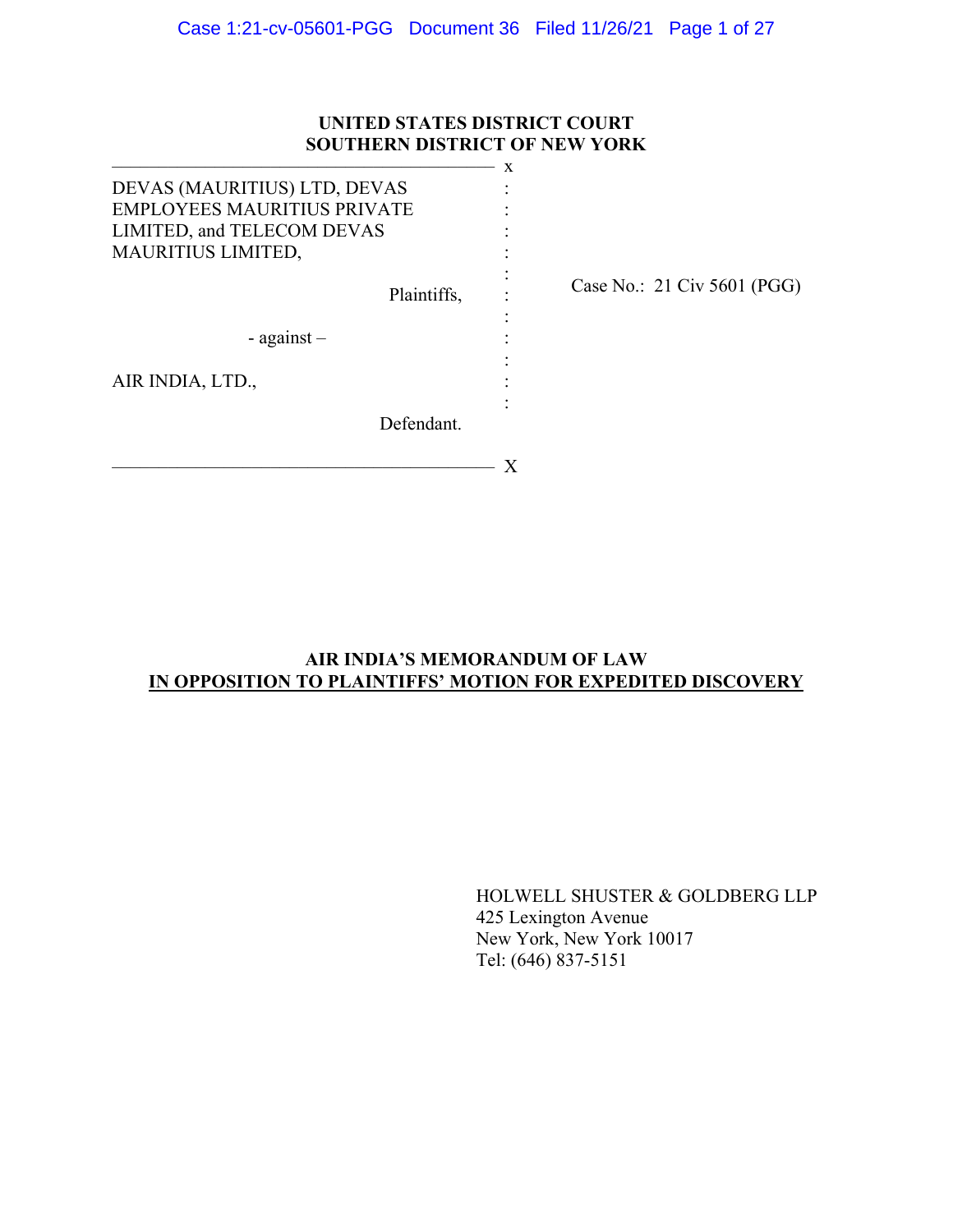# **TABLE OF CONTENTS**

| I.        |    |                                                                                                                                |
|-----------|----|--------------------------------------------------------------------------------------------------------------------------------|
| A.        |    | The non-jurisdictional discovery Devas seeks is barred as a matter of law 5                                                    |
| <b>B.</b> |    |                                                                                                                                |
|           | 1. | The Court should deny discovery pending a jurisdictional ruling in                                                             |
|           | 2. | The Court should deny discovery because Devas has not made a                                                                   |
|           | 3. | Regardless, the Court should address Air India's threshold<br>defenses before permitting any discovery into its alleged "alter |
| Π.        |    | IF THE COURT ORDERS DISCOVERY, IT SHOULD NOT BE EXPEDITED 14                                                                   |
| A.        |    |                                                                                                                                |
| <b>B.</b> |    |                                                                                                                                |
| C.        |    |                                                                                                                                |
|           |    |                                                                                                                                |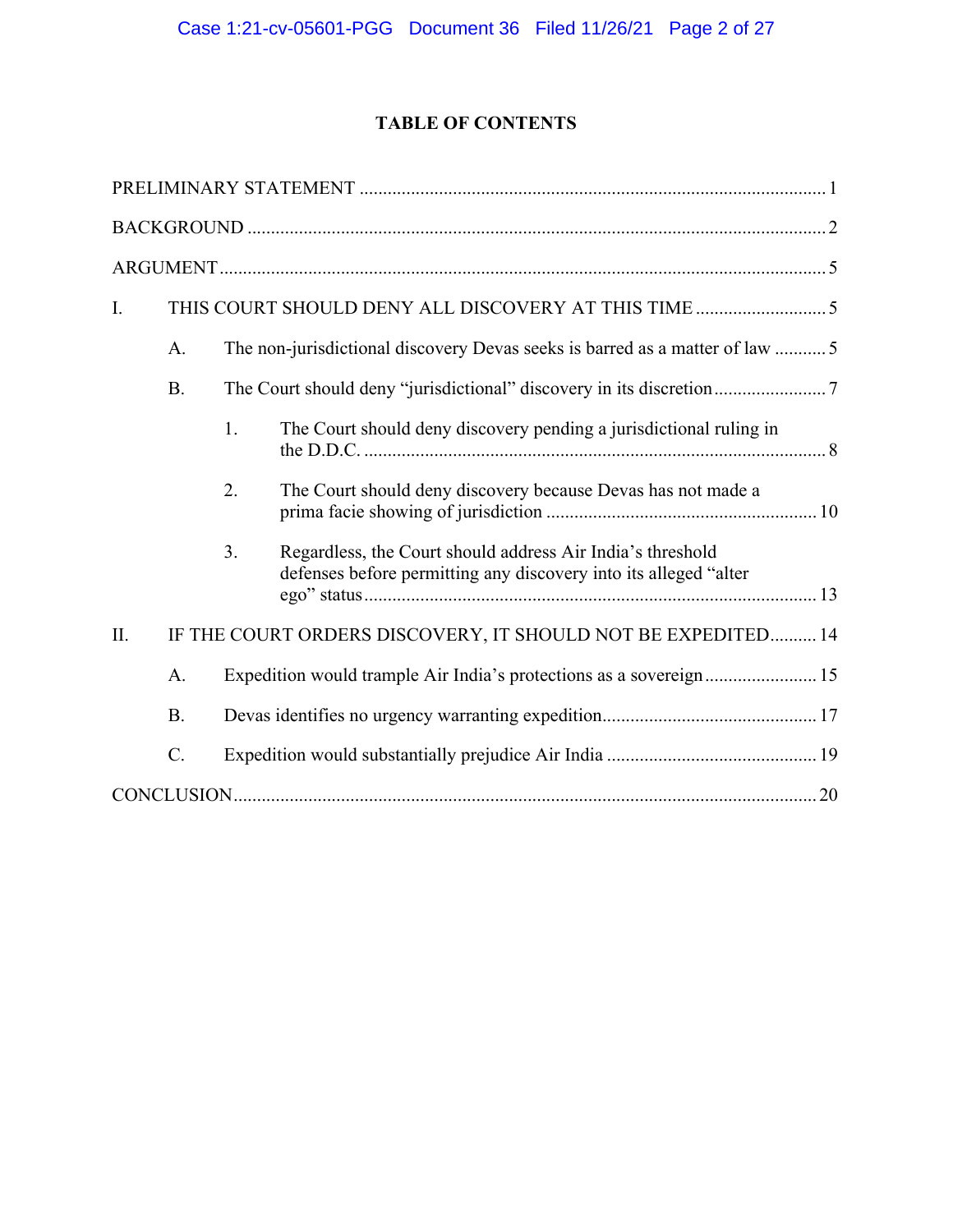# **TABLE OF AUTHORITIES**

## **Cases**

| 3M Co. v. HSBC Bank USA, N.A.,                                            |
|---------------------------------------------------------------------------|
| Akropan Shipping Corp. v. Nat'l Enter. Sonatrach,                         |
| Arriba Ltd. v. Petroleos Mexicanos,                                       |
| Ayyash v. Bank Al-Madina,                                                 |
| Best v. $AT \& T$ , Inc.,                                                 |
| Bolivarian Republic of Venezuela v. Helmerich & Payne Int'l Drilling Co., |
| Cassirer v. Kingdom of Spain,                                             |
| CC/Devas (Mauritius) Ltd., et al. v. Republic of India,                   |
| Consulting Concepts Int'l, Inc. v. Kingdom of Saudi Arabia,               |
| Curtis v. Citibank, N.A.,                                                 |
| Deutsche Telekom AG v. Air India, Ltd.,                                   |
| Digital Sin, Inc. v. Does 1-176,                                          |
| Digital Sin, Inc. v. Does 1-27,                                           |
| EM Ltd. v. Republic of Argentina,                                         |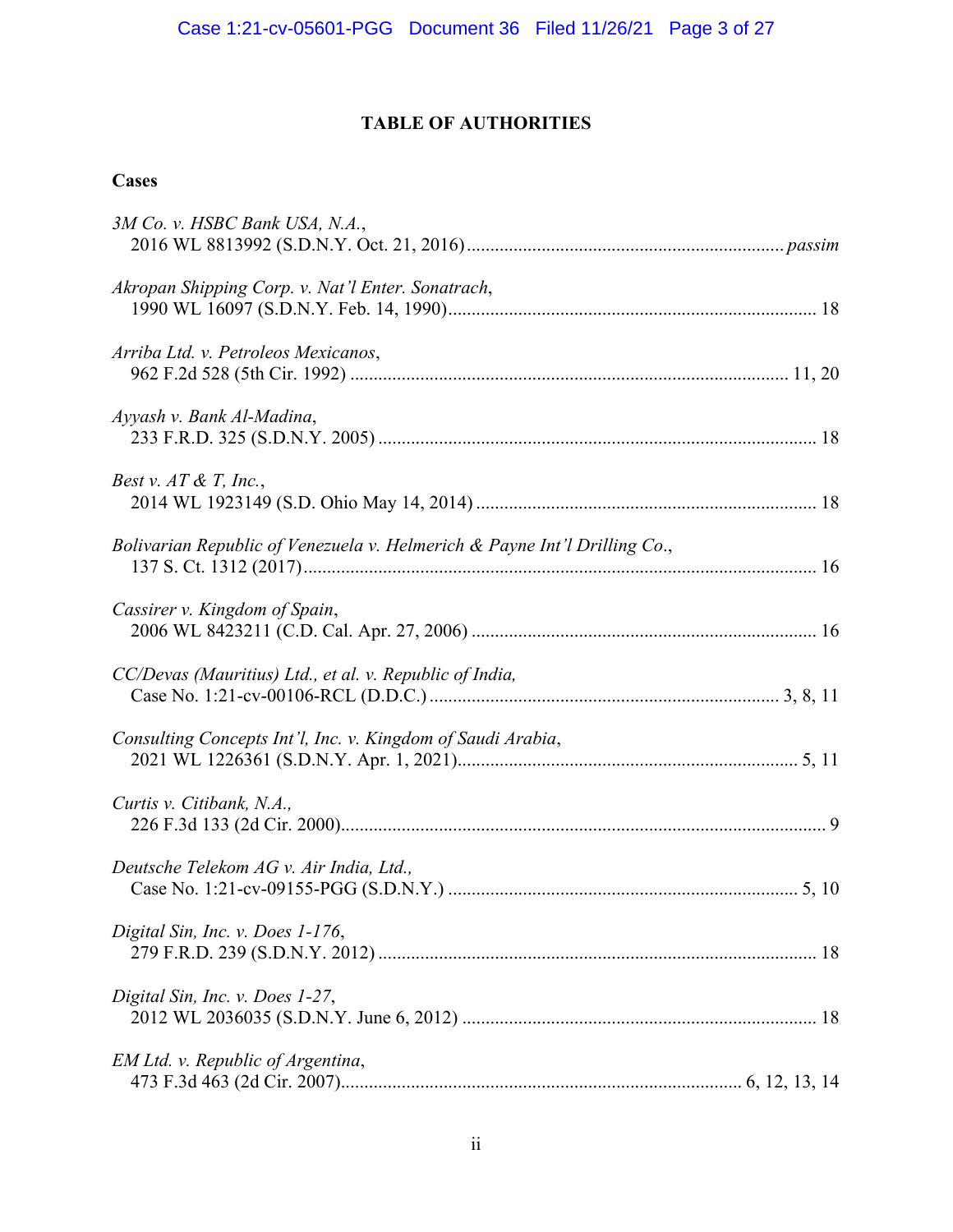# Case 1:21-cv-05601-PGG Document 36 Filed 11/26/21 Page 4 of 27

| Fagan v. Republic of Austria,                                                    |
|----------------------------------------------------------------------------------|
| Federal Republic of Germany v. Philipp,                                          |
| Filus v. Lot Polish Airlines,                                                    |
| First City Nat. Bank & Tr. Co. v. Simmons,                                       |
| First City, Texas-Houston v. Rafidain Bank,                                      |
| Frontera Res. Azerbaijan Corp. v. State Oil Co. of Azerbaijan Republic,          |
| Funk v. Belneftekhim,                                                            |
| Gidatex, S.r.L. v. Campaniello Imports, Ltd.,                                    |
| Gualandi v. Adams,                                                               |
| Howard v. Klynveld Peat Marwick Goerdeler,                                       |
| Hulley Enterprises Ltd. v. Russian Fed'n,                                        |
| In re Arb. between Monegasque De Reassurances S.A.M. v. Nak Naftogaz of Ukraine, |
| In re Papandreou,                                                                |
| In re Terrorist Attacks on September 11, 2001,                                   |
| Jazini v. Nissan Motor Co.,                                                      |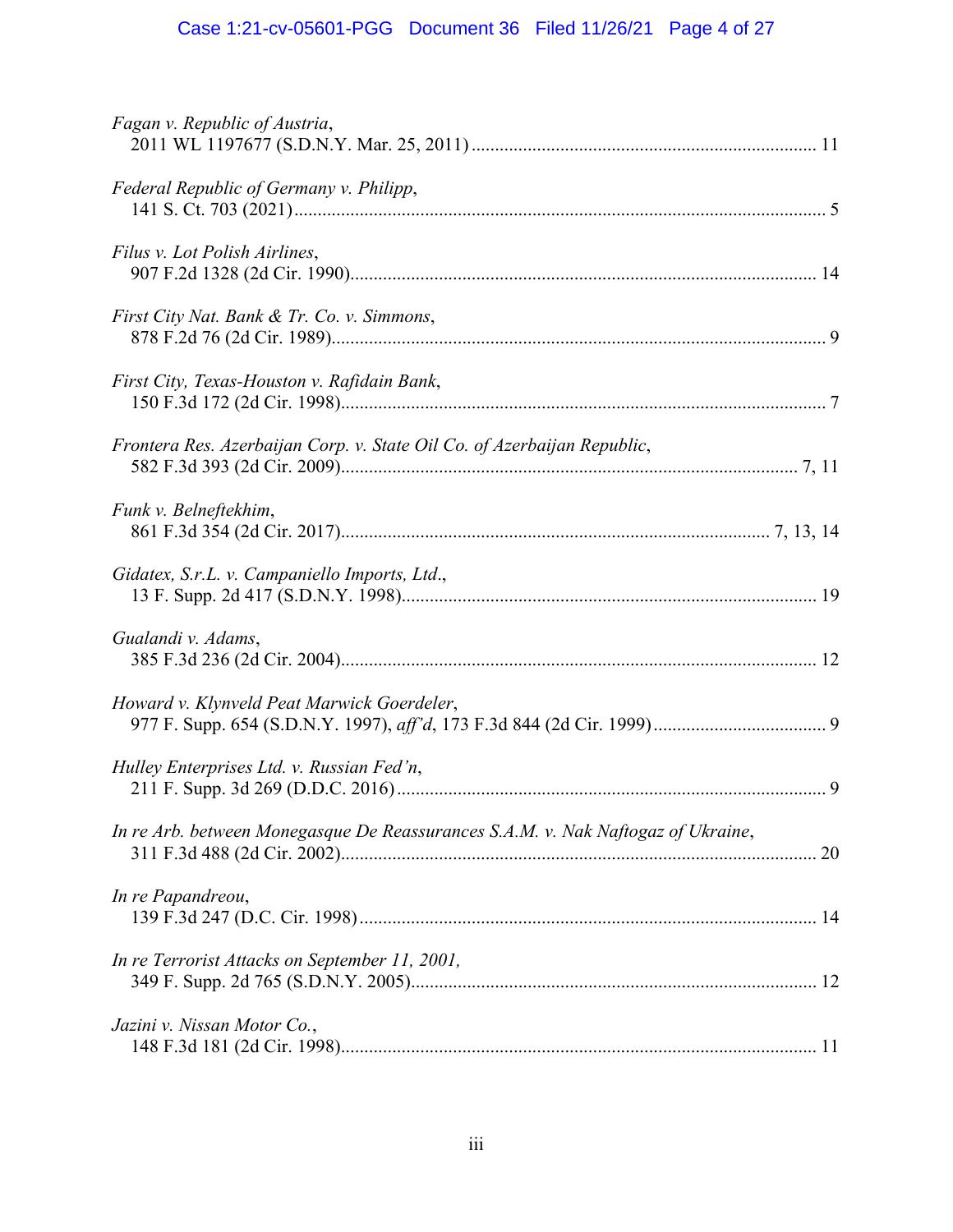| Klipsch Grp., Inc. v. Big Box Store Ltd.,                                                                                      |
|--------------------------------------------------------------------------------------------------------------------------------|
| Landis v. N. Am. Co.,                                                                                                          |
| Major, Lindsey & Africa, LLC v. Mahn,                                                                                          |
| Next Phase Distribution, Inc. v. John Does 1-27,                                                                               |
| Notaro v. Koch,                                                                                                                |
| Park West Radiology v. Carecore Nat. LLC,                                                                                      |
| Pearson Educ., Inc. v. Doe,                                                                                                    |
| Phoenix Consulting Inc. v. Republic of Angola,                                                                                 |
| Process & Indus. Devs. v. Fed. Republic of Nigeria,                                                                            |
| Robinson v. Government of Malaysia,                                                                                            |
| Semitool, Inc. v. Tokyo Electron America, Inc.,                                                                                |
| Simon v. Republic of Hungary,<br>37 F. Supp. 3d 381 (D.D.C. 2014), aff'd in part, rev'd in part on other grounds, 812 F.3d 127 |
| Stern v. Cosby,                                                                                                                |
| Synopsys, Inc. v. AzurEngine Techs., Inc.,                                                                                     |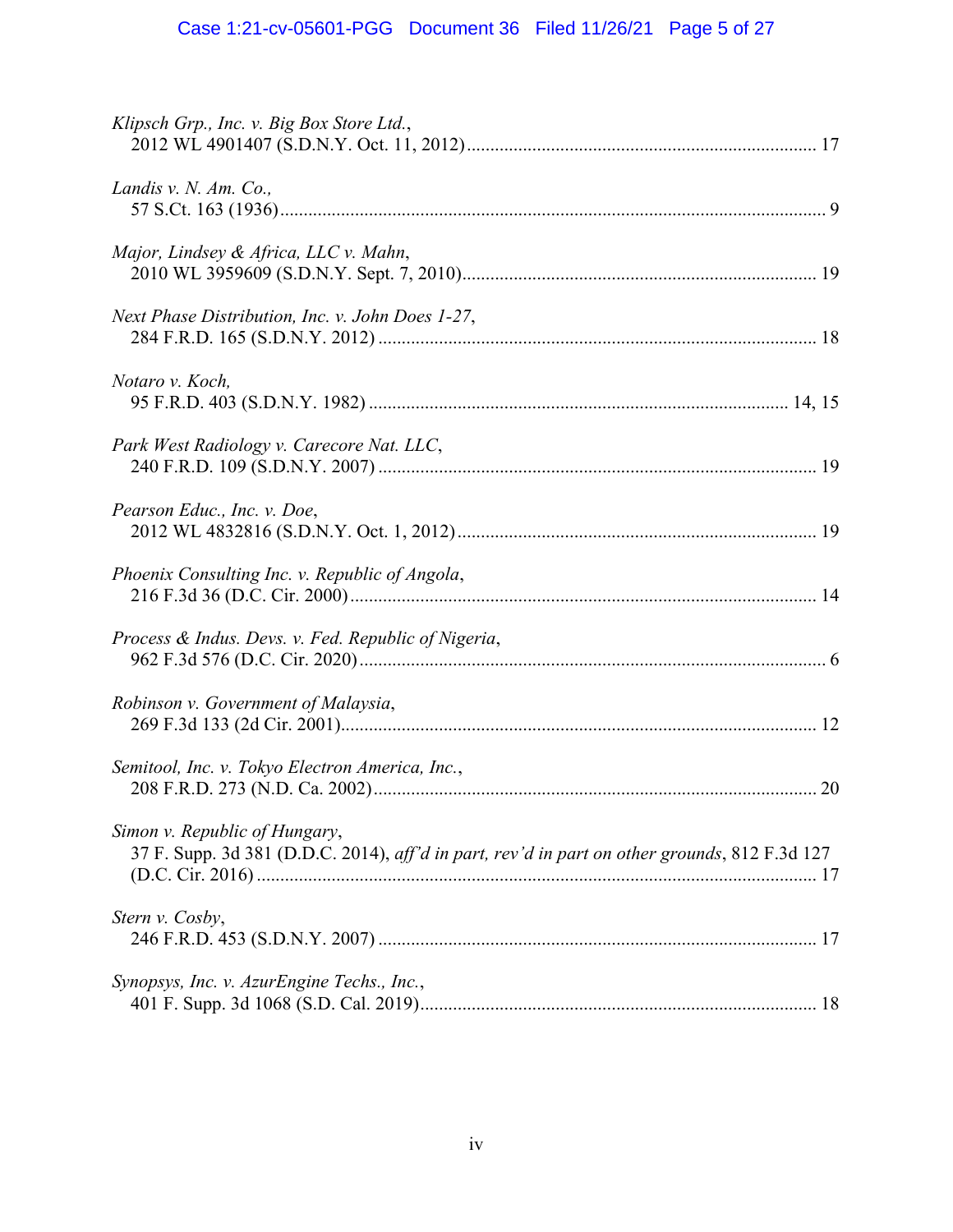# Case 1:21-cv-05601-PGG Document 36 Filed 11/26/21 Page 6 of 27

## **Statutes**

# **Other Authorities**

| Government of India, Ministry of Finance Press Release (Oct. 8, 2021),                                       |  |
|--------------------------------------------------------------------------------------------------------------|--|
| Livemint.com, Air India disinvestment will be completed in 2021, says aviation minister (June 4,<br>$2021$ , |  |
| The New Indian Express (Oct. 9, 2021),                                                                       |  |
| Wall Street Journal, <i>India's Tata Sons to Buy Air India for \$2.4 Billion</i> (Oct. 8, 2021),             |  |

# **Rules**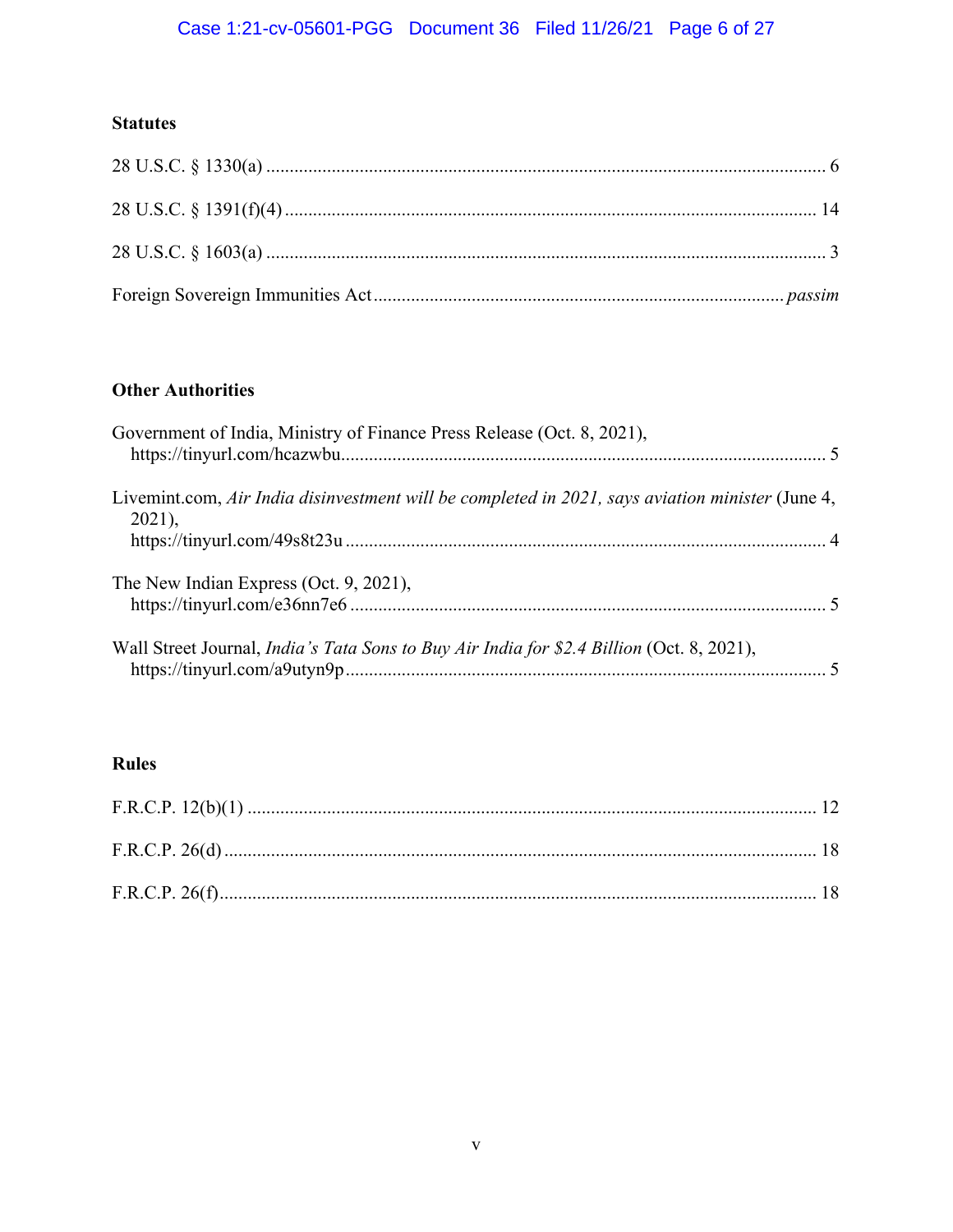### **PRELIMINARY STATEMENT**

Devas' motion to expedite should be denied. Because this is an FSIA case, and Air India is presumptively immune from the burdens of suit (including discovery), Devas is not *entitled* to any of the discovery it seeks. Moreover, some of that discovery, which Devas candidly admits is "*[i]n addition* to" purportedly "jurisdictional" discovery, is barred as a matter of black-letter Second Circuit law that Devas piously cites and then blithely ignores. And the rest, which goes to whether Air India is the "alter ego" of India, the party against whom Devas holds an unconfirmed arbitration award, should be denied at this stage for multiple independently sufficient reasons discussed in further detail below.

More fundamentally, Devas' motion to expedite should be denied because Devas utterly fails to show any urgency or need for discovery to proceed other than on the normal schedule and within the normal procedural safeguards applicable to an FSIA case, including providing Air India the opportunity to first file its motion to dismiss on threshold jurisdictional issues. Devas points to the impending sale of Air India to a private party, speculating that it will cause loss of evidence. But Devas has known about that sale since 2018, *before* Devas got its arbitration award in the first place. Devas has never plausibly alleged any connection between India's divestment efforts and Devas' Award, and any such allegation would be baseless. And as the sale process continued to move forward, Devas continued to sit on its hands. Thus, in June 2021, as it was widely reported that the sale of Air India would close this year, what did Devas do? Nothing. It did not run to the D.C. District Court, where it had sued India—the party selling Air India and the award-debtor itself—five months earlier. Devas did not run to this Court either, despite filing its action here just weeks after the 2021 closing was reported. And after Air India previewed its motion to dismiss in an August 23 letter, Devas did not say in its September 2 response that it required *any* discovery to oppose Air India's motion or to preserve evidence, let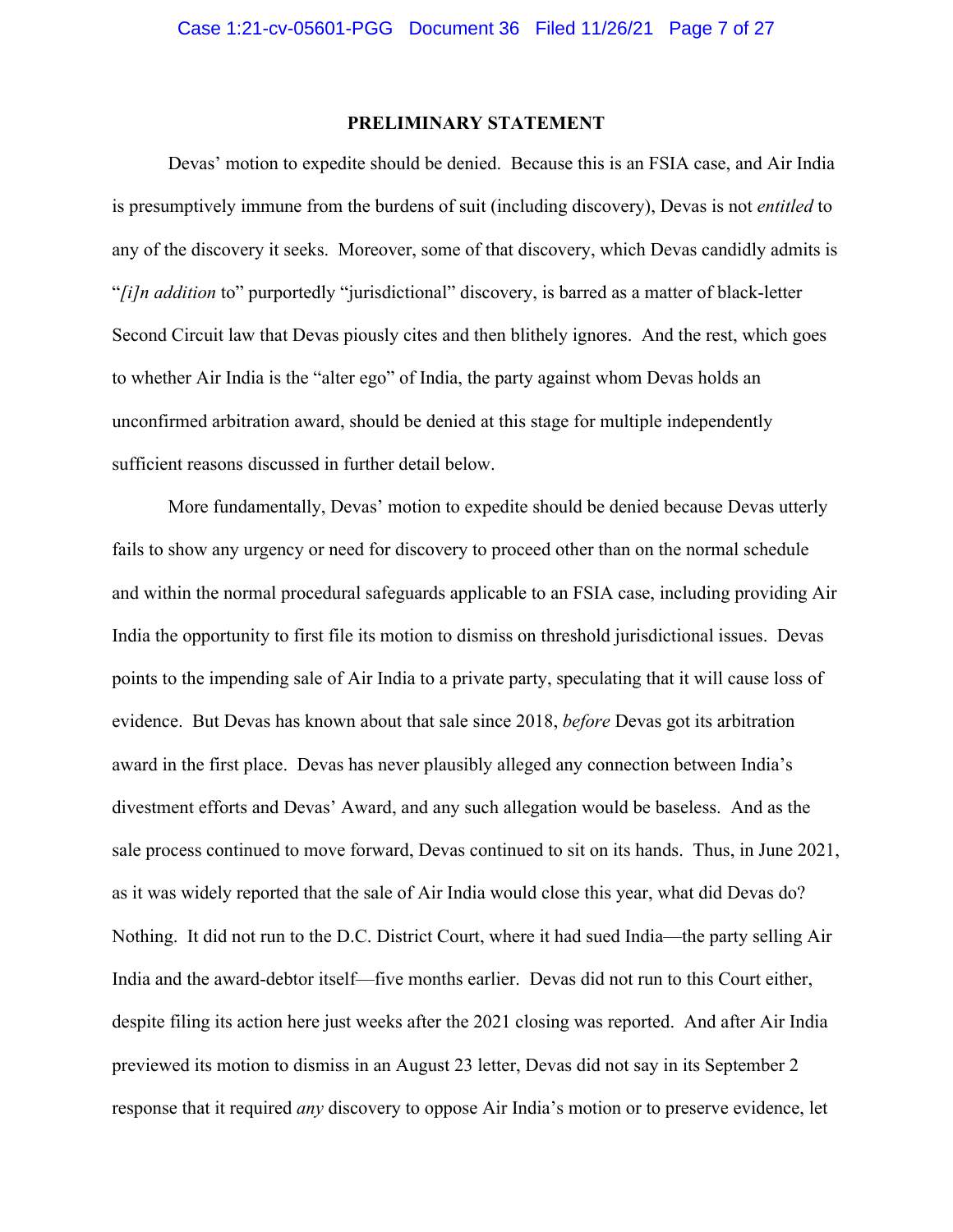alone expedited discovery in advance of the closing.

Rather, Devas first took the position that the sale created an "urgent" need for discovery only *after* another purported award-creditor of India, Deutsche Telekom, brought an action against Air India in this Court, and announced on November 9, 2021 that it intended to seek expedited discovery in aid of a pre-judgment attachment motion that was plainly barred as a matter of law under the FSIA. Only then—ten months after it commenced this action; five months after the 2021 closing of the sale was reported; and with a competing creditor attempting to race ahead—did Devas first inform Air India and the Court that the sale would allegedly deprive Devas of needed "jurisdictional" discovery. (Tellingly, Deutsche Telekom has now walked away from its "in aid of attachment" rationale for expediting discovery, and throws in with Devas' newfangled—and meritless—"evidence-preservation" theory.)

Given this history, it should come as no surprise that Devas' sole claim for urgency—the supposed risk of "lost evidence"—is based on nothing. Air India has appeared in this action and is prepared to defend itself. It has put in place a litigation hold. The forthcoming sale requires that Air India's new owner fire no one without cause for at least one year after the sale, thus assuring the availability of witnesses. Courts routinely deny expedition where, as here, the motion rests on baseless speculation.

Devas' motion should thus be seen for what it is: An opportunistic and flimsy pretext to stampede this Court into ignoring the FSIA and binding Circuit law that protects sovereigns from pre-answer discovery except where it is "crucial" to determine immunity. There is no equity in Devas' application for rushed discovery, there is no need for it, it is not reasonable, and it should be denied.

#### **BACKGROUND**

The facts relevant to this motion, and Air India's parallel motion to stay discovery, are set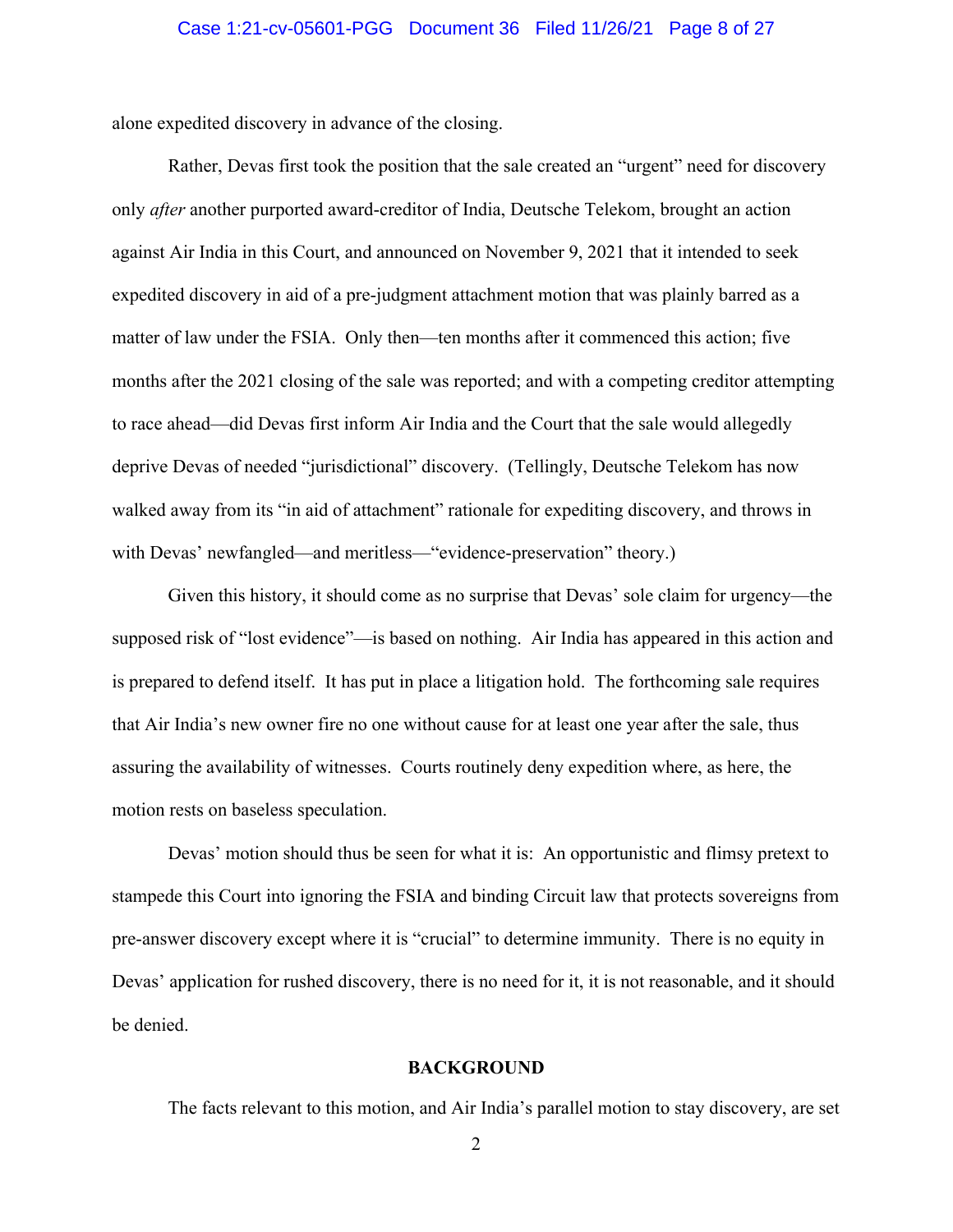#### Case 1:21-cv-05601-PGG Document 36 Filed 11/26/21 Page 9 of 27

forth in Air India's motion to stay. *See* 21 Civ. 5601, Dkt. 33 at 3–5. We briefly set forth below those most relevant to Devas' motion to expedite.

Air India is an Indian company, headquartered in India, with its own separate legal existence under India law. It is also an "an agency or instrumentality of a foreign state" namely, India—and is therefore a "sovereign" within the meaning of the FSIA. *See* 28 U.S.C. § 1603(a). Air India had no involvement in the underlying dispute between Devas and India that gave rise to the arbitration award Devas obtained against India in 2020 (the "Award"). Rather, Air India is named as a defendant here solely because India owns 100% of Air India's shares.

On January 13, 2021, Devas filed a petition to confirm the Award against India in the District of Columbia District Court (the "D.D.C.")*. See* 21 Civ. 106 (D.D.C.). India moved to dismiss for lack of subject matter jurisdiction, including because Devas failed to adequately allege any exception to India's sovereign immunity as a matter of law. *Id.*, Dkt. 15. India also moved to stay the D.D.C. action during ongoing litigation in the Netherlands and India concerning the validity of the Award. *Id.*, Dkt. 14. India's motions have been briefed and are *sub judice* before Judge Royce Lamberth as of October 4, 2021.

On June 28, 2021, with its action against India pending in the D.D.C., and with the other litigations abroad still ongoing, Devas commenced this action against Air India. Devas makes no attempt here to confirm (that is, have this Court recognize and enforce) the Award against Air India. Rather, Devas seeks a declaration that it can collect on the unconfirmed Award by pursuing the U.S.-based assets of Air India, on the theory that Air India is the "alter ego" of India. Compl. ¶ 1. As Devas admits in its motion, it seeks to overcome Air India's presumptive sovereign immunity exclusively on the theory that *India* is subject to an immunity exception, and that the alleged exceptions should be imputed to Air India "as an alter ego of India." *See* Devas'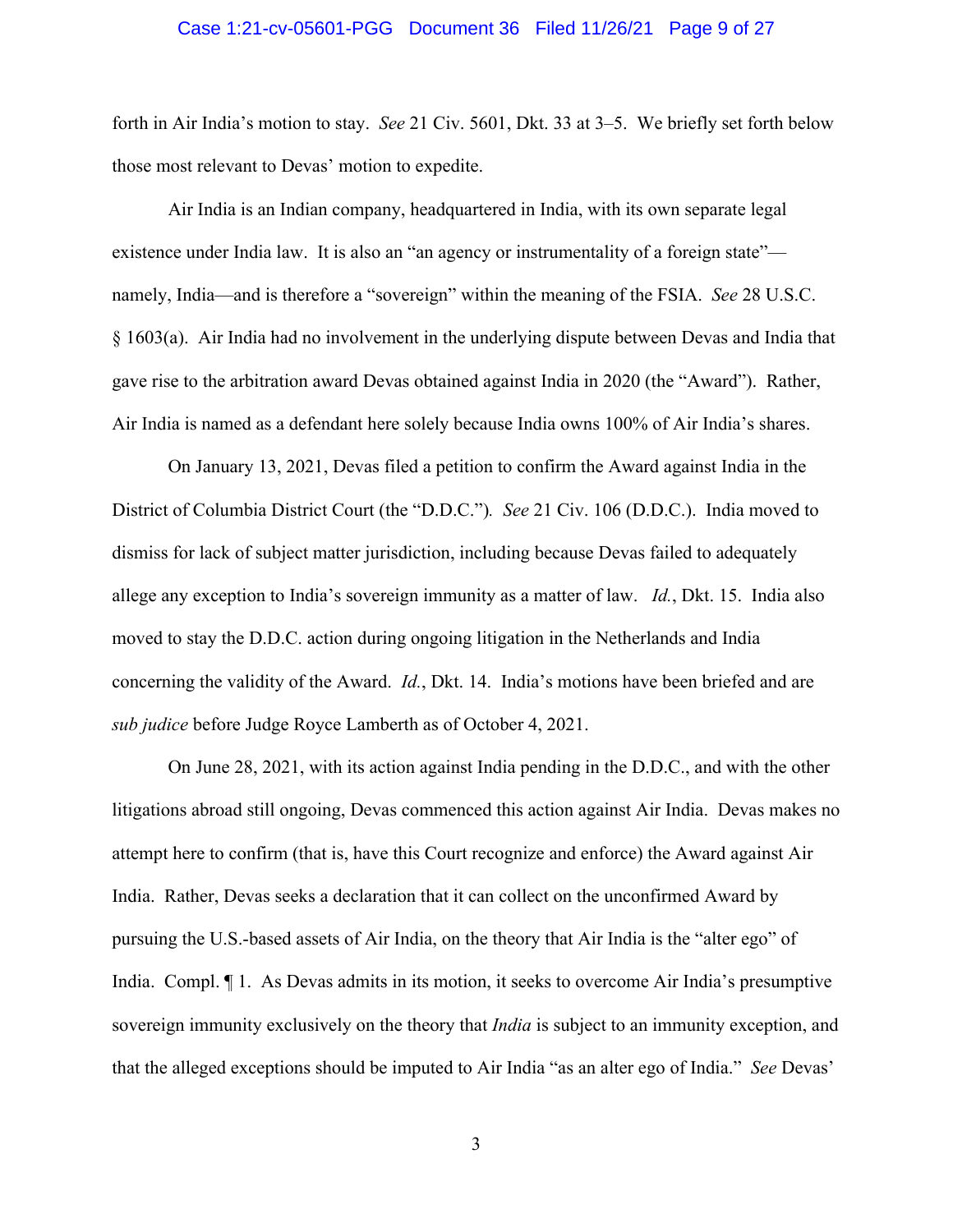#### Case 1:21-cv-05601-PGG Document 36 Filed 11/26/21 Page 10 of 27

Opening Brief, 21 Civ. 5601 (S.D.N.Y.), Dkt. 30 ("Br.") at 12, 14. Whether India is subject to an immunity exception for an action to enforce Devas' award is precisely the issue *sub judice*  before Judge Lamberth in the D.D.C. Promptly upon learning of this lawsuit and a substantially similar lawsuit filed by yet another award-creditor of India (Cairn), Air India implemented a litigation hold.

In 2018—before Devas got its Award—India publicly announced that it would divest Air India. *See* Compl. ¶ 65. India's divestment efforts have been well publicized throughout the sales process. In June 2021—after Devas got its Award—India announced that the divestment would be completed in 2021: "'Air India is getting disinvested. . . . I want to assure you that it (AI Disinvestment) will happen this year,' the Union Minister told ANI news agency."<sup>1</sup> In response, Devas did nothing. It did not seek discovery or expedition in the D.D.C. action. And despite filing its action here just weeks later, it did not seek discovery or expedition here, either.

On August 23, 2021, Air India filed a pre-motion letter previewing its anticipated motion to dismiss, which outlines exclusively legal arguments it intends to raise—including based on its sovereign immunity from suit—that do not put any facts in dispute, including its alter ego status. *See* 21 Civ. 5601 (S.D.N.Y.), Dkt. 17. On September 2, Devas responded, and said it would oppose the motion. *Id.*, Dkt. 20. But Devas did not seek jurisdictional discovery or expedition in aid of its opposition, or even suggest that discovery would be necessary, notwithstanding that it had been public knowledge for three months that Air India would be sold before the end of 2021.

In early October, additional details of the sale of Air India were reported in the press, including the identity of the buyer (an affiliate of Tata Sons, Air India's prior private owner),

<sup>1</sup> *See*, *e.g.*, Livemint.com, *Air India disinvestment will be completed in 2021, says aviation minister* (June 4, 2021), https://tinyurl.com/49s8t23u.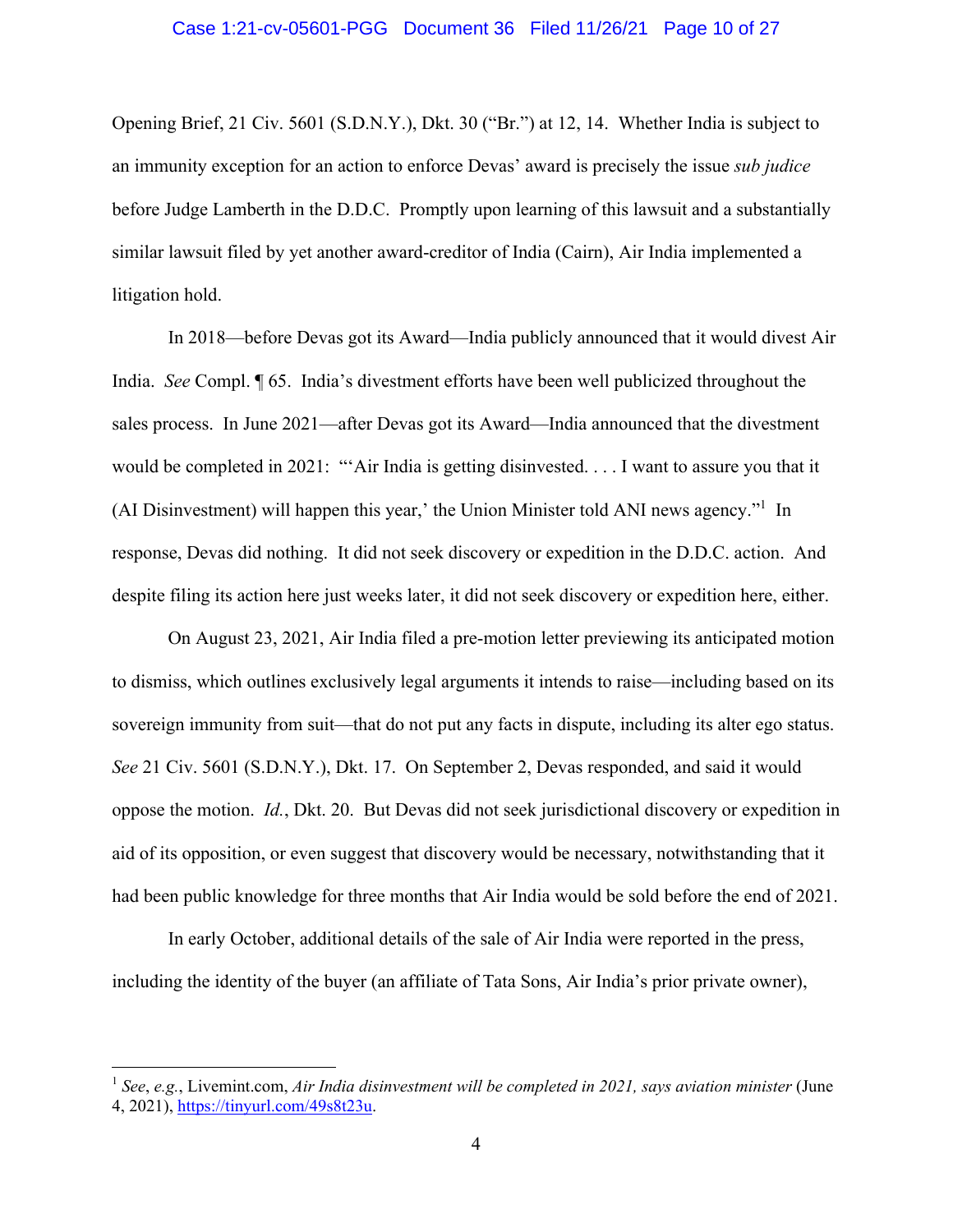#### Case 1:21-cv-05601-PGG Document 36 Filed 11/26/21 Page 11 of 27

some of the deal terms (including protections ensuring employees would not be fired for at least a year), and further confirmation that closing was expected in 2021. $^2$ 

Again, Devas did nothing in response to this news. Rather, Devas first took the position that the sale created an "urgent" need for discovery after another award-creditor of India, Deutsche Telekom, brought an action against Air India in this Court, and announced on November 9 that it intended to seek expedited discovery in aid of a pre-judgment attachment motion barred as a matter of law under the FSIA. *See* 21 Civ. 9155 (S.D.N.Y.), Dkts. 10, 18. Only then, in a November 15 letter, did Devas inform Air India and the Court that the sale would allegedly deprive Devas of needed "jurisdictional" discovery. *See id.*, Dkt. 27.

#### **ARGUMENT**

### **I. THIS COURT SHOULD DENY ALL DISCOVERY AT THIS TIME**

#### **A. The non-jurisdictional discovery Devas seeks is barred as a matter of law**

At the outset, Devas seeks discovery it concedes is irrelevant to whether an exception to immunity applies to Air India. Br. 16–18. That discovery is barred as a matter of law.

Devas concedes that Air India is "sovereign" under the FSIA; Air India is thus entitled to a "baseline presumption of immunity from suit," *Federal Republic of Germany v. Philipp*, 141 S. Ct. 703, 709 (2021), and from the burdens of suit, including discovery, *Consulting Concepts Int'l, Inc. v. Kingdom of Saudi Arabia*, 2021 WL 1226361, at \*7 (S.D.N.Y. Apr. 1, 2021) ("sovereign immunity provides 'immunity not only from liability,' but from the expense of discovery as well"). Unless Air India has waived its immunity or some other exception applies, this Court lacks subject matter jurisdiction over Air India. *See* 28 U.S.C. § 1330(a). Thus, this

<sup>2</sup> Wall Street Journal, *India's Tata Sons to Buy Air India for \$2.4 Billion* (Oct. 8, 2021), https://tinyurl.com/a9utyn9p; Government of India, Ministry of Finance Press Release (Oct. 8, 2021), https://tinyurl.com/hcazwbu; The New Indian Express (Oct. 9, 2021), https://tinyurl.com/e36nn7e6.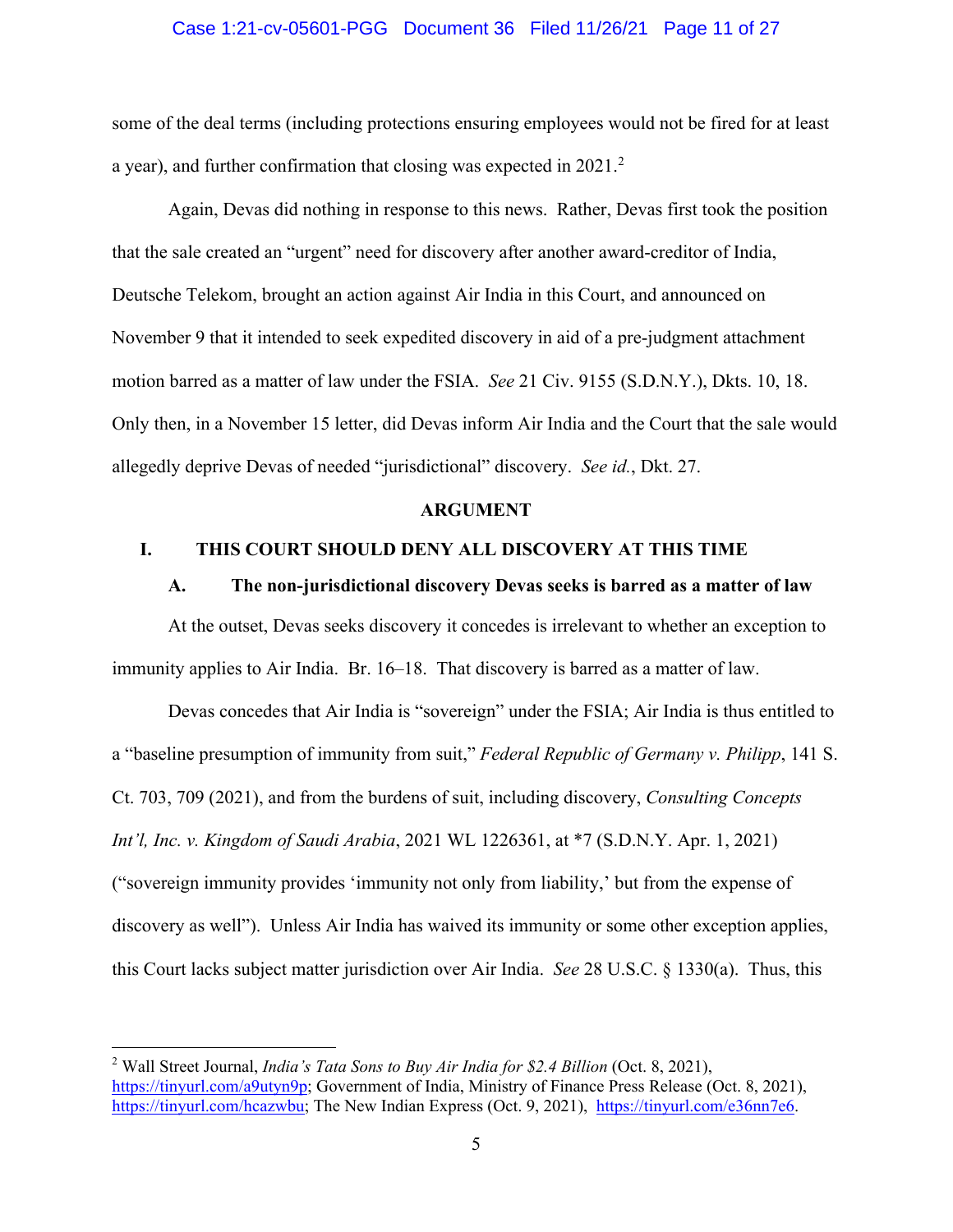#### Case 1:21-cv-05601-PGG Document 36 Filed 11/26/21 Page 12 of 27

Court must make "a threshold determination of immunity" under the FSIA before it can compel Air India to defend the merits of Devas' suit, including by participating in merits-related discovery. *See Process & Indus. Devs. v. Fed. Republic of Nigeria*, 962 F.3d 576, 585 (D.C. Cir. 2020). Per the Second Circuit, until jurisdiction has been established, "discovery should be ordered circumspectly and *only* to verify allegations of specific facts *crucial* to an *immunity determination*." *EM Ltd. v. Republic of Argentina*, 473 F.3d 463, 486 (2d Cir. 2007).3

Devas acknowledges that this is the rule. *See* Br. 10 (district court has discretion "to order *jurisdictional* discovery where plaintiff has made out a prima facie case for jurisdiction.") (citation omitted). But in the next breath, Devas invites this Court to flout the rule by permitting expedited discovery into issues that Devas *admits* have no bearing on Air India's immunity. Specifically, "*[i]n addition* to jurisdictional discovery," Devas seeks "discovery into the nature of the contemplated transaction" privatizing Air India. Br. 16. That category of information has nothing to do with whether this Court may exercise jurisdiction over Air India, or "verify[ing] allegations of specific facts crucial to an immunity determination." *EM Ltd.*, 473 F.3d at 486. Rather, Devas says it seeks this information to probe the "motivations underlying India's decision to sell Air India" and to "test the legitimacy of that transaction." Br. 16. Because Devas does not even contend that these matters are "crucial to an immunity determination," but instead admits they are "*[i]n addition* to jurisdictional discovery," they cannot be a subject of discovery until *after* this Court has ruled on Air India's immunity defenses. *See, e.g.*, *3M Co. v. HSBC Bank USA, N.A.*, 2016 WL 8813992, at \*1 (S.D.N.Y. Oct. 21, 2016) (Gardephe, J.) (denying merits-related discovery because "resolution of the FSIA's applicability to Plaintiff's proposed discovery [would] be required *before* discovery could be authorized").

<sup>&</sup>lt;sup>3</sup> All emphases in this brief are added unless otherwise noted.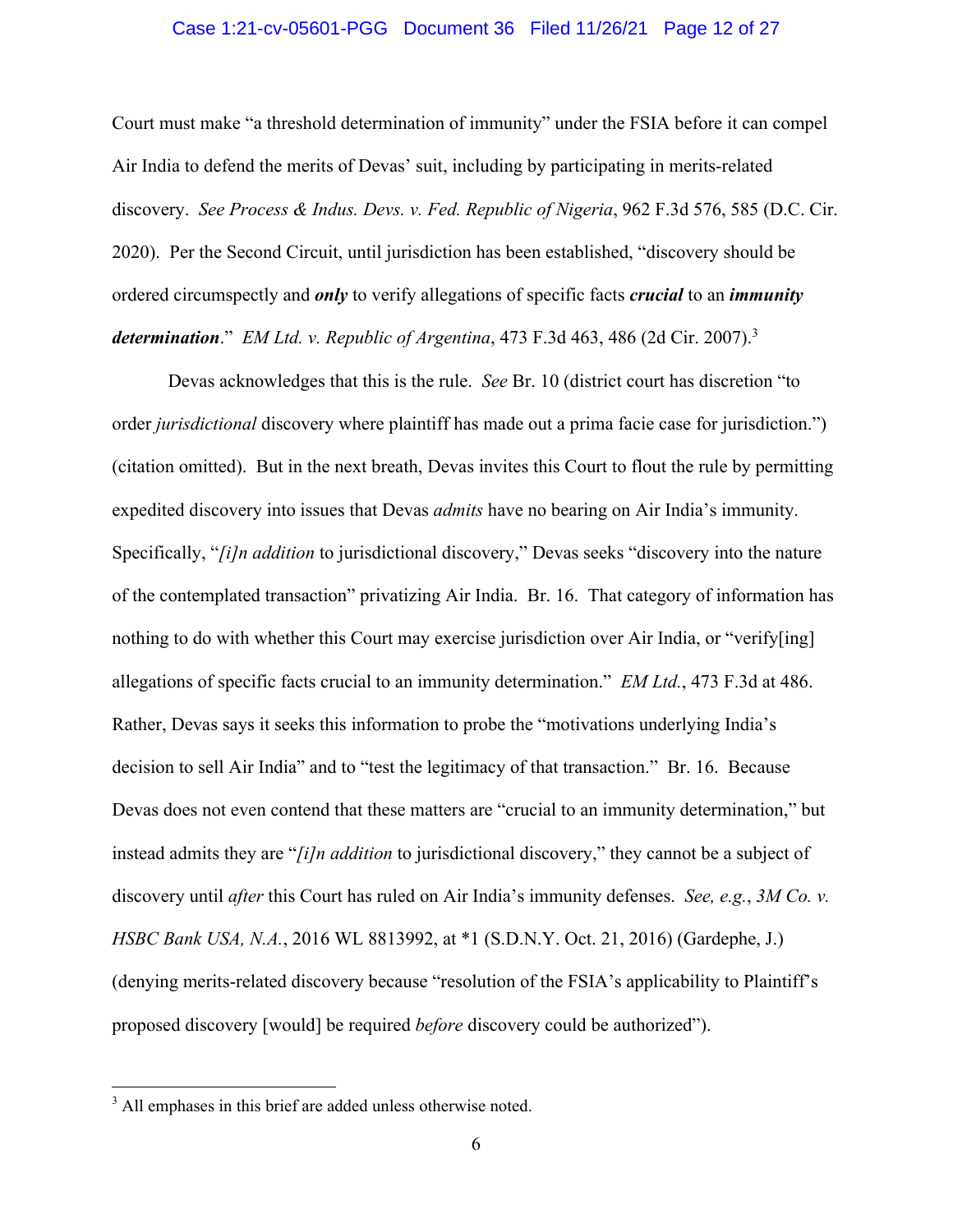#### Case 1:21-cv-05601-PGG Document 36 Filed 11/26/21 Page 13 of 27

*Rafidain Bank* does not stand for the proposition that non-jurisdictional discovery can proceed before the Court has established its jurisdiction by ruling on an FSIA immunity defense. *Contra* Br. 16. In that case, there were two defendants, one (Rafidain) whom the court had already found waived immunity, and another (CBI) that still had an unresolved immunity defense. 150 F.3d 172, 177 (2d Cir. 1998). Citing the comity concerns that animate the FSIA, the district court denied jurisdictional discovery from *either* defendant. The Second Circuit approved of the denial of discovery *from CBI*, which remained presumptively immune; but it found that the district court had erred in denying further discovery *from Rafidain*—which, again, had already been found *not* to be immune—that the plaintiff could have used to further develop its jurisdictional arguments as to CBI. *Rafidain Bank* is thus consistent with the well-established rule that no merits-related discovery is authorized against a sovereign until the Court has established its jurisdiction by ruling on the sovereign's immunity-based defenses—a rule borne out repeatedly in the cases Devas itself cites.<sup>4</sup>

Devas nevertheless declares that "to the extent Air India intends to move to dismiss on the theory" that the sale of Air India will render Devas' claims moot, "the Devas shareholders must be allowed discovery to test it" now. Br. 17. Devas cites no authority for its *ipse dixit*, which provides no basis to disregard controlling Second Circuit law.

#### **B. The Court should deny "jurisdictional" discovery in its discretion**

Devas also seeks purportedly "jurisdictional" discovery into whether Air India is the "alter ego" of India, on the theory that (i) India is allegedly subject to various immunity

<sup>4</sup> *See Funk v. Belneftekhim*, 861 F.3d 354, 366 (2d Cir. 2017) ("Because sovereign immunity thus shields a foreign state from litigation, this court has cautioned that, 'in the FSIA context, discovery should be ordered circumspectly and *only* to verify allegations of specific facts crucial to an immunity determination.'"); *see also id.* ("A district court is 'typically within its discretion' to order *jurisdictional discovery* where a plaintiff has 'made out a prima facie case for jurisdiction.'") (quoting *Frontera Res. Azerbaijan Corp. v. State Oil Co. of Azerbaijan Republic*, 582 F.3d 393, 401–02 (2d Cir. 2009)).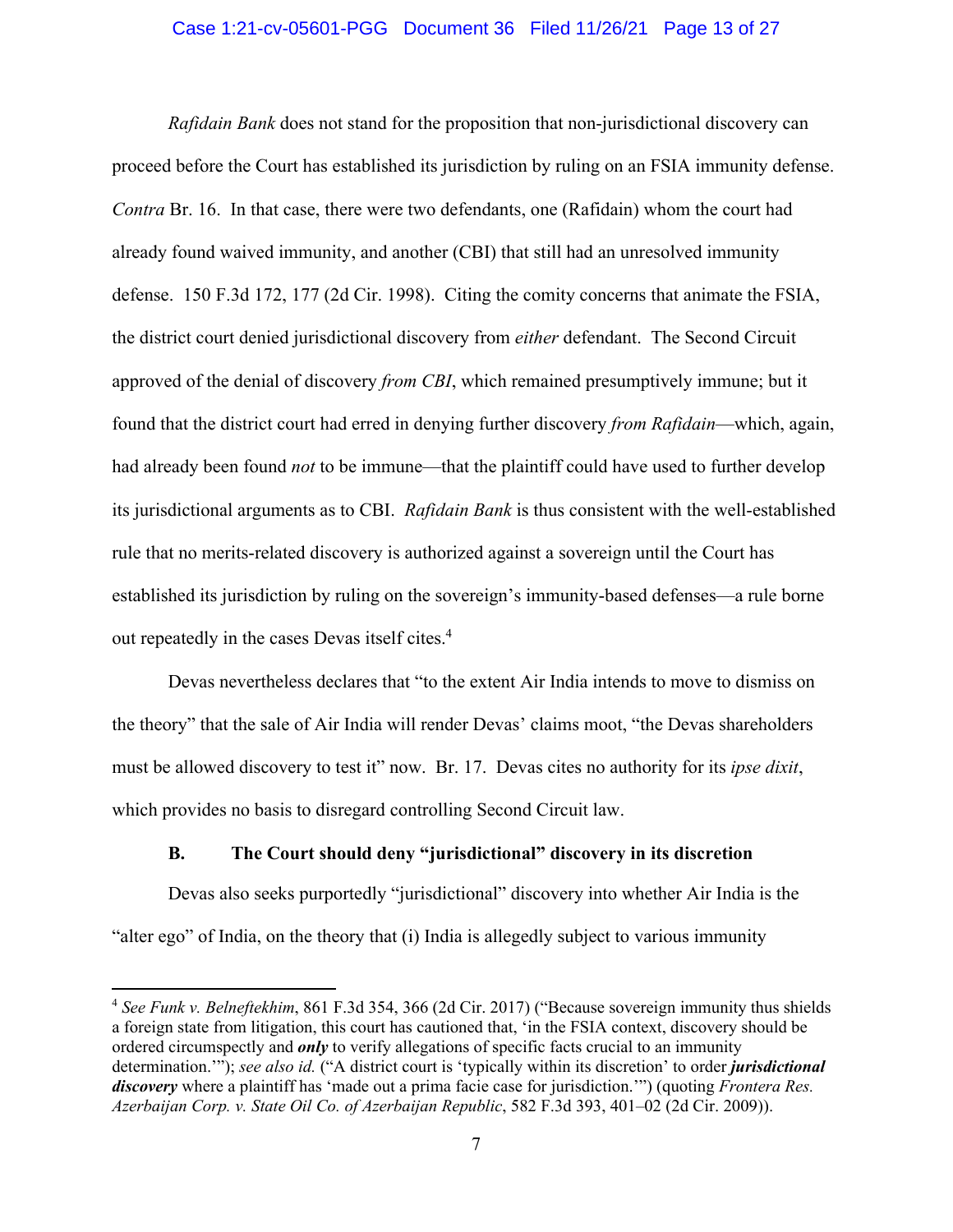#### Case 1:21-cv-05601-PGG Document 36 Filed 11/26/21 Page 14 of 27

exceptions, and (ii) Air India is allegedly subject to those same exceptions as an alter ego. Br. 12–16. The Court should deny this discovery at this time because (1) whether India is subject to an immunity exception, as Devas alleges, is already the subject of a fully-briefed motion in Devas' first-filed D.D.C. action, and there is no need to jump this duplicative action ahead; (2) Devas has not made a prima facie showing in this action that India (let alone Air India) is subject to an immunity exception; and (3) even if Devas had made a prima facie showing, Air India has jurisdictional and other threshold defenses that do not require resolution of the disputed alter ego issue, which should be decided *before* any discovery proceeds.

## **1. The Court should deny discovery pending a jurisdictional ruling in the D.D.C.**

Before Air India's alleged alter ego status becomes even potentially relevant to Air India's immunity from suit—and thus a proper subject for jurisdictional discovery—the Court must first determine whether India retains its immunity. As Devas repeatedly makes clear in its brief, the only basis it alleges to overcome Air India's immunity is that *India* is subject to an immunity exception, and "[e]ach of the three exceptions at issue in this case—waiver, arbitration, and commercial activity—applies with equal force to Air India as India's alter ego." Br. 14; *see also id.* at 12 (India's alleged exceptions "apply to Air India *as an alter ego of India*."). Devas does not, and could not, plausibly allege that any immunity exception applies *independently* to Air India, as Air India had nothing to do with the underlying dispute or resulting Award. It follows that if *India* is immune, then *Air India* is also immune—regardless of whether Air India is an alter ego of India or not.

But the issue of whether India is immune is already the subject of India's motion to dismiss in the D.D.C., which is *sub judice* before Judge Lamberth. *See* 21 Civ. 106 (D.D.C.), Dkts. 15, 32 (setting forth India's immunity-based defenses). Accordingly, this Court cannot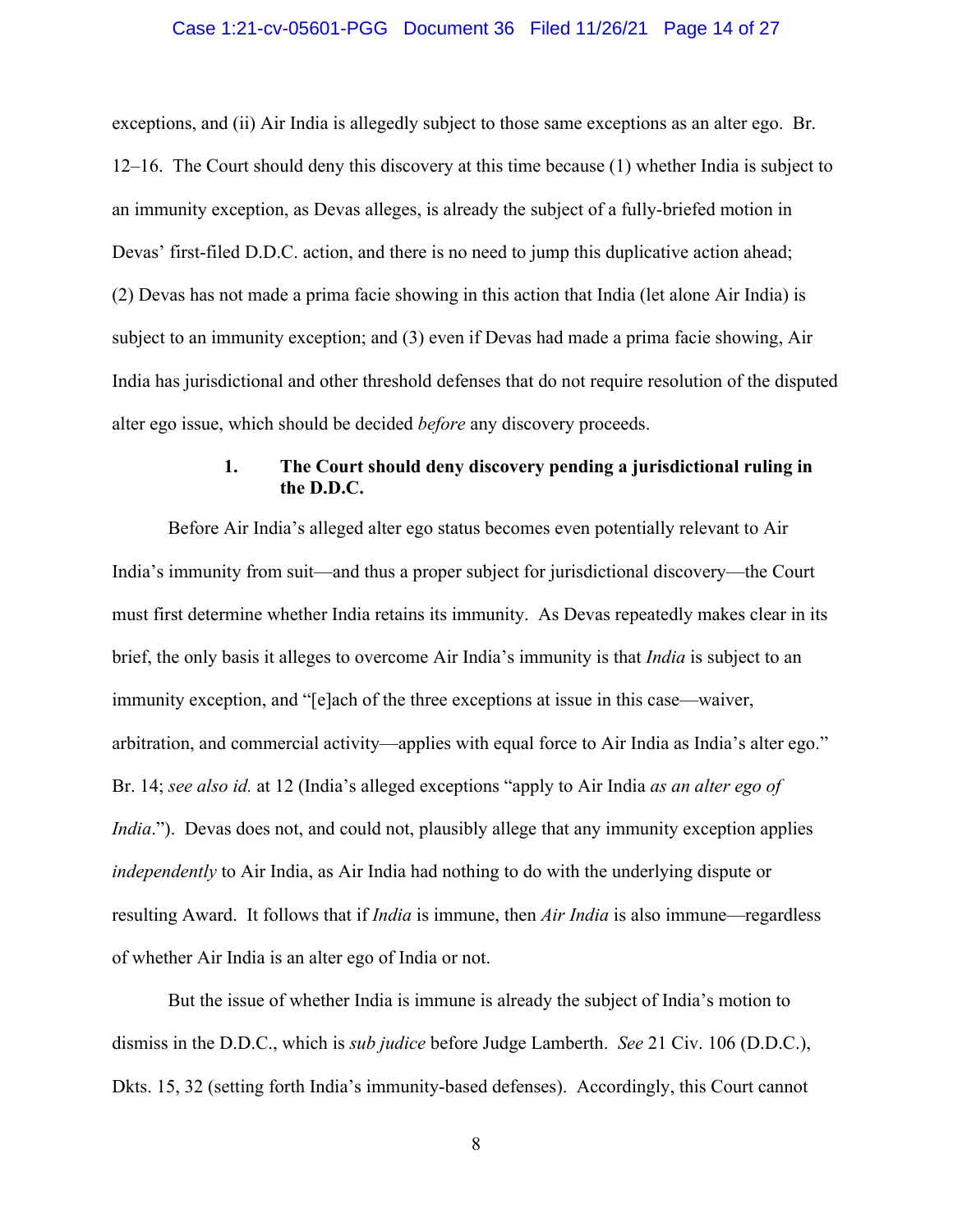#### Case 1:21-cv-05601-PGG Document 36 Filed 11/26/21 Page 15 of 27

reach that predicate issue now without creating a risk of inconsistent rulings and a certainty of wasted judicial and party resources. *See Curtis v. Citibank, N.A.,* 226 F.3d 133, 138 (2d Cir. 2000) ("As part of its general power to administer its docket, a district court may stay or dismiss a suit that is duplicative of another federal court suit"). Rather than permit duplicative litigation in this later-filed action, the Court should stay all proceedings pending Judge Lamberth's ruling, which will either obviate this action in its entirety (if India is found immune) or narrow the issues this Court must decide (if India is found not to be immune). *Hulley Enterprises Ltd. v. Russian Fed'n*, 211 F. Supp. 3d 269, 276 (D.D.C. 2016) ("[A] stay may be warranted where the resolution of other litigation will likely 'narrow the issues in the pending cases and assist in the determination of the questions of law involved.'") (quoting *Landis v. N. Am. Co.,* 57 S.Ct. 163, 164 (1936)); *see generally* 21 Civ. 5601 (S.D.N.Y.), Dkt. 33 at 9–12 (Air India's motion to stay on these grounds).

Devas barely mentions its prior-filed action against India in the D.D.C., where it sat on its hands for 11 months without seeking any discovery from India, expedited or not, while the public sale process of Air India (begun in 2018) continued to play out and ultimately concluded. Thus, Devas "has not proffered any special circumstances which would warrant maintaining the instant suit" in the face of the first-filed D.D.C. action, where identical issues are pending decision by another federal court. *Howard v. Klynveld Peat Marwick Goerdeler*, 977 F. Supp. 654 (S.D.N.Y. 1997) (citing *First City Nat. Bank & Tr. Co. v. Simmons*, 878 F.2d 76, 79–80 (2d Cir. 1989)), *aff'd*, 173 F.3d 844 (2d Cir. 1999).

To support its request for expedition, Devas argues that the sale creates urgency, but that is not true. Air India will be sold long before Devas could attach any assets here, whether this Court permits "jurisdictional" discovery or not—and no matter how "expedited" that discovery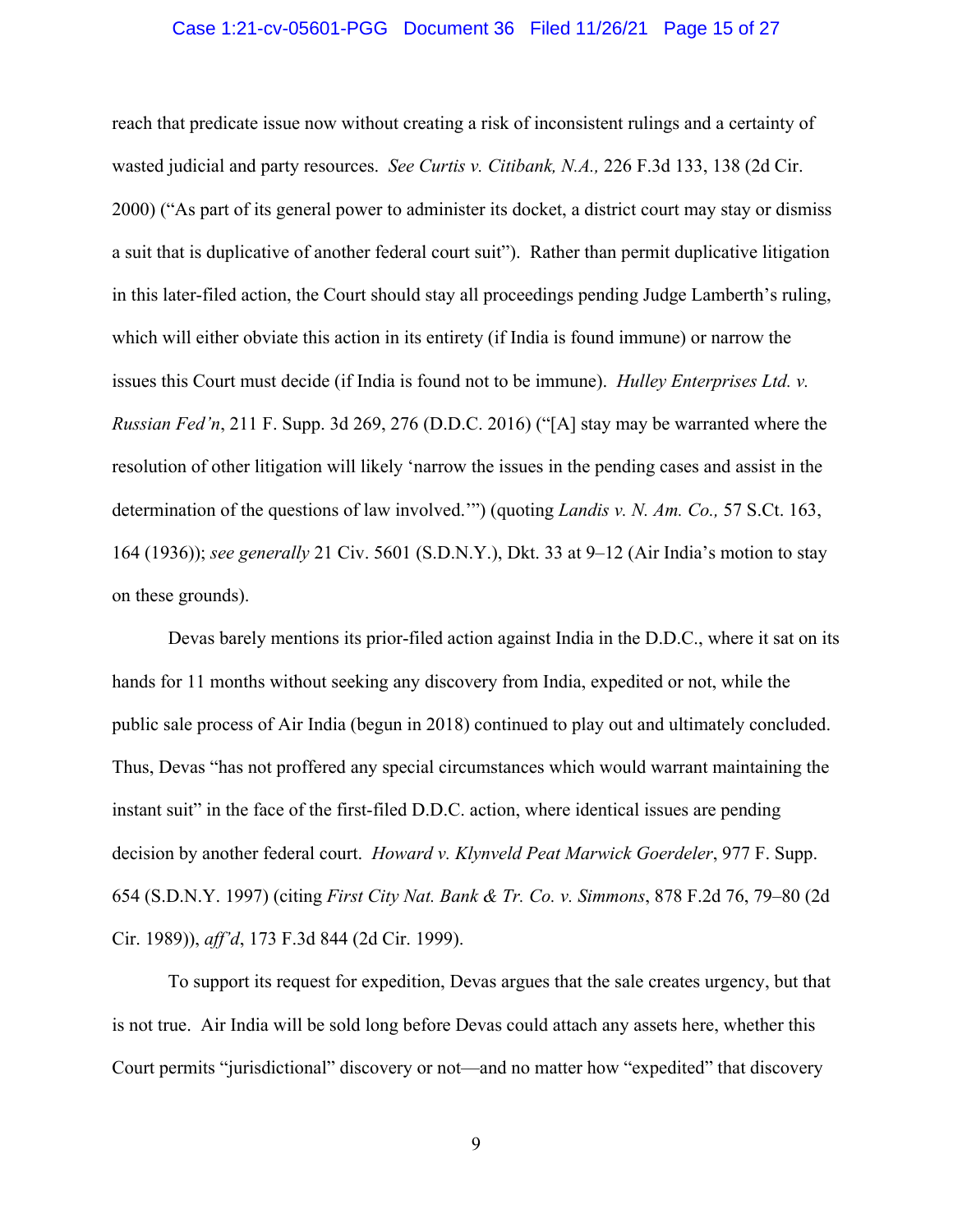#### Case 1:21-cv-05601-PGG Document 36 Filed 11/26/21 Page 16 of 27

may be. *Pre*-judgment attachment is barred as a matter of law, and Devas does not contend otherwise. (Tellingly, Devas' fellow award-creditor, Deutsche Telekom, all but abandons its dead-on-arrival pre-judgment attachment theory in its motion to expedite discovery. *See* 21 Civ. 9155 (S.D.N.Y.), Dkt. 24 at 6–8.) And, as Air India demonstrated in its motion to stay, Devas has no hope of obtaining *post*-judgment attachment before the privatization sale closes this coming December or January. *See* 21 Civ. 5601 (S.D.N.Y.), Dkt. 33 at 14–15. Again, Devas does not contend otherwise, and its motion does not indulge any notion that this derivative (and duplicative) FSIA case could be concluded in mere weeks. And because Devas does not quixotically seek ultimate relief before the sale concludes, whether or not the sale will "moot" Devas' claims has no bearing on this motion. *Contra* Br. 16–18.

Instead, Devas now seeks expedited discovery solely on the theory that the sale might render evidence unavailable. Br. 18 (sale purportedly creates a "risk that full discovery may not be possible"). Devas' professed fears—which it incredibly discovered only *after* its competing award-creditor Deutsche Telekom threatened to surge ahead of Devas—have no basis in the record. Air India's documents are preserved pursuant to a litigation hold, and a condition of sale requires the new owner to retain all current Air India employees for at least one year following completion of the sale. *Supra* 2. So if Devas defeats India's immunity motion in the D.D.C., and Air India's immunity motion here, it will have an opportunity to preserve witness testimony. Baseless speculation is not nearly enough to warrant jumping this action ahead of the prior-filed and duplicative action pending in the D.D.C. *Infra* Point II.B (detailing lack of urgency).

### **2. The Court should deny discovery because Devas has not made a prima facie showing of jurisdiction**

If the Court does not stay this action in its entirety pending resolution of the first-filed D.D.C. proceeding, it should nevertheless deny jurisdictional discovery because Devas has not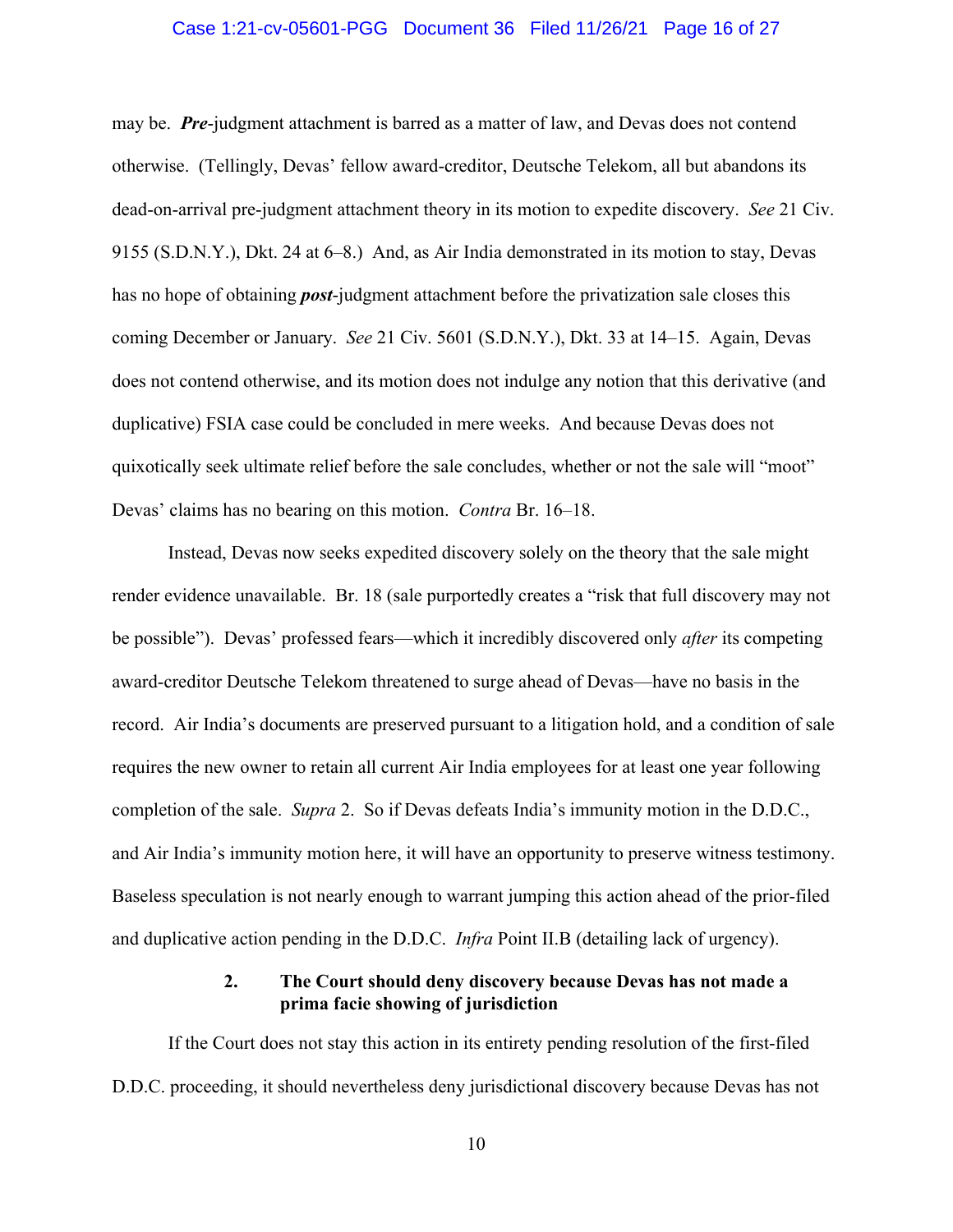#### Case 1:21-cv-05601-PGG Document 36 Filed 11/26/21 Page 17 of 27

alleged a prima facie case of jurisdiction. "The Second Circuit has made clear that plaintiffs facing a sovereign immunity challenge have no automatic right to discovery." *Consulting Concepts*, 2021 WL 1226361, at \*7. Rather, Devas "*must* 'establish a prima facie case that the district court ha[s] jurisdiction . . . .' *before* discovery is granted." *Id.* (citing *Jazini v. Nissan Motor Co.*, 148 F.3d 181 (2d Cir. 1998)); *Arriba Ltd. v. Petroleos Mexicanos,* 962 F.2d 528 (5th Cir. 1992) (reversing jurisdictional discovery for abuse of discretion).<sup>5</sup>

Here, Devas has not "to date, made out a prima facie case for the Court's exercise of jurisdiction over [Air India], because [Devas has] not offered facts demonstrating that the presumption of immunity can be overcome." *Consulting Concepts*, 2021 WL 1226361, at \*7. Critically, Devas' failure to make out a prima facie case here does not require, in the first instance, any decision as to whether Air India is an alter ego or not. Rather, as noted, Devas' efforts to overcome Air India's immunity are entirely derivative of its allegations that *India* waived *its* immunity. *Supra* 8 (citing Br. 12, 14). But for the reasons set forth in India's pending motion to dismiss in the D.D.C., Devas' allegations are legally insufficient with respect to India. *See* 21 Civ. 106 (D.D.C.), Dkts. 15, 32. *A fortiori*, those allegations do not make out a prima facie case for jurisdiction over Air India here.

In arguing otherwise, Devas not only asks this Court to front-run Judge Lamberth on the issue of whether India is immune. It also asks the Court to make the determination of whether it has made out a prima facie case without an adequate record. Ordinarily, the question of whether jurisdictional discovery should be permitted is determined *after* the parties have briefed a Rule 12(b)(1) motion to dismiss—as numerous cases reflect. *See, e.g.*, *In re Terrorist Attacks on* 

<sup>5</sup> *See also, e.g.*, *Frontera*, 582 F.3d at 401–02 (affirming denial of jurisdictional discovery where court found no prima facie case for jurisdiction); *Fagan v. Republic of Austria*, 2011 WL 1197677, at \*20 (S.D.N.Y. Mar. 25, 2011) (no "jurisdictional discovery" where plaintiffs made no "prima facie" showing).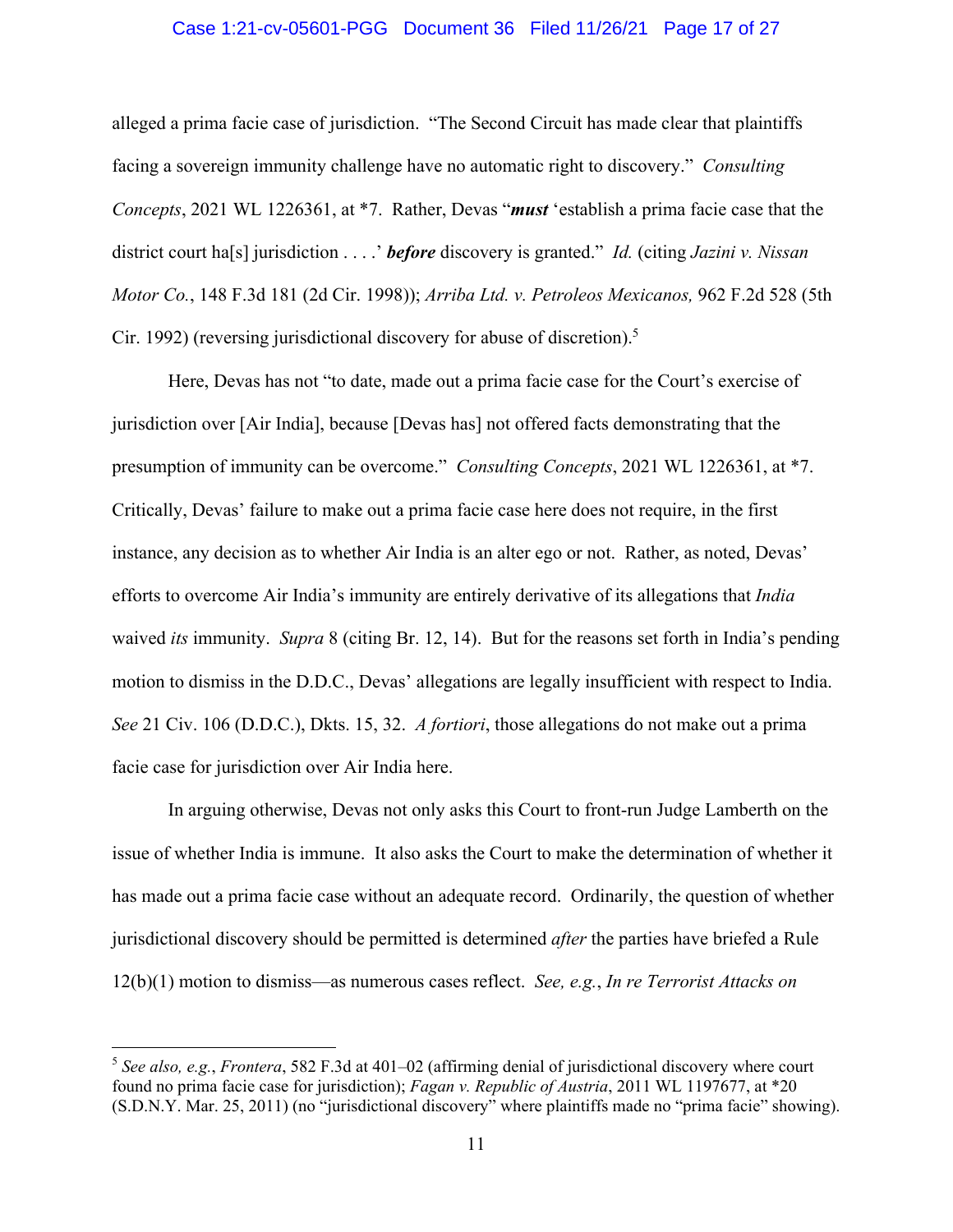*September 11, 2001*, 349 F. Supp. 2d 765 (2005) (*after* thoroughly analyzing fully-briefed Rule 12(b)(1) motion, denying without prejudice and permitting jurisdictional discovery because immunity was "not determinable on the current record"); *see also Robinson v. Government of Malaysia,* 269 F.3d 133 (2d Cir. 2001) (collecting cases where prima facie jurisdiction determined on fully-briefed Rule 12(b)(1) motions). And for good reason: Only *after* the parties have briefed the legal sufficiency of the complaint's allegations, and proffered any factual support already on hand, could a court possibility determine what factual disputes, if any, are "crucial" to determining the Court's jurisdiction. *EM Ltd.*, 473 F.3d at 486; *see, e.g.*, *Gualandi v. Adams*, 385 F.3d 236, 244–45 (2d Cir. 2004) (jurisdictional discovery appropriately denied post-briefing on Rule 12(b)(1) motion where "appellants were unable to demonstrate that additional discovery was needed to decide the jurisdictional issue"). Indeed, Devas cites no case where the plaintiff was found to have met its prima facie burden *except* in the context of an order denying a fully-briefed motion to dismiss under Rule 12(b)(1).

This case illustrates the wisdom of the prevailing approach: Absent a stay of all proceedings, Air India intends to move to dismiss on the grounds, among others, that Devas has failed to sufficiently allege an immunity exception as to India (the issue pending in the D.D.C.), and that even if it has sufficiently alleged an exception to India's immunity, that exception does not extend to Devas' declaratory judgment action. *See* 21 Civ. 5601 (S.D.N.Y.), Dkts. 17 & 33 at 18–20. This Court should resolve that motion—and the attendant question whether any "crucial" jurisdictional facts are in dispute—after due deliberation, on the basis of full briefing, and with the benefit of the parties' arguments. It should not assume, let alone predetermine, the (antecedent) question of the legal sufficiency of Devas' "waiver" allegations against either India or Air India by unnecessarily jumping ahead to the (subsequent) alter ego question. Indeed, to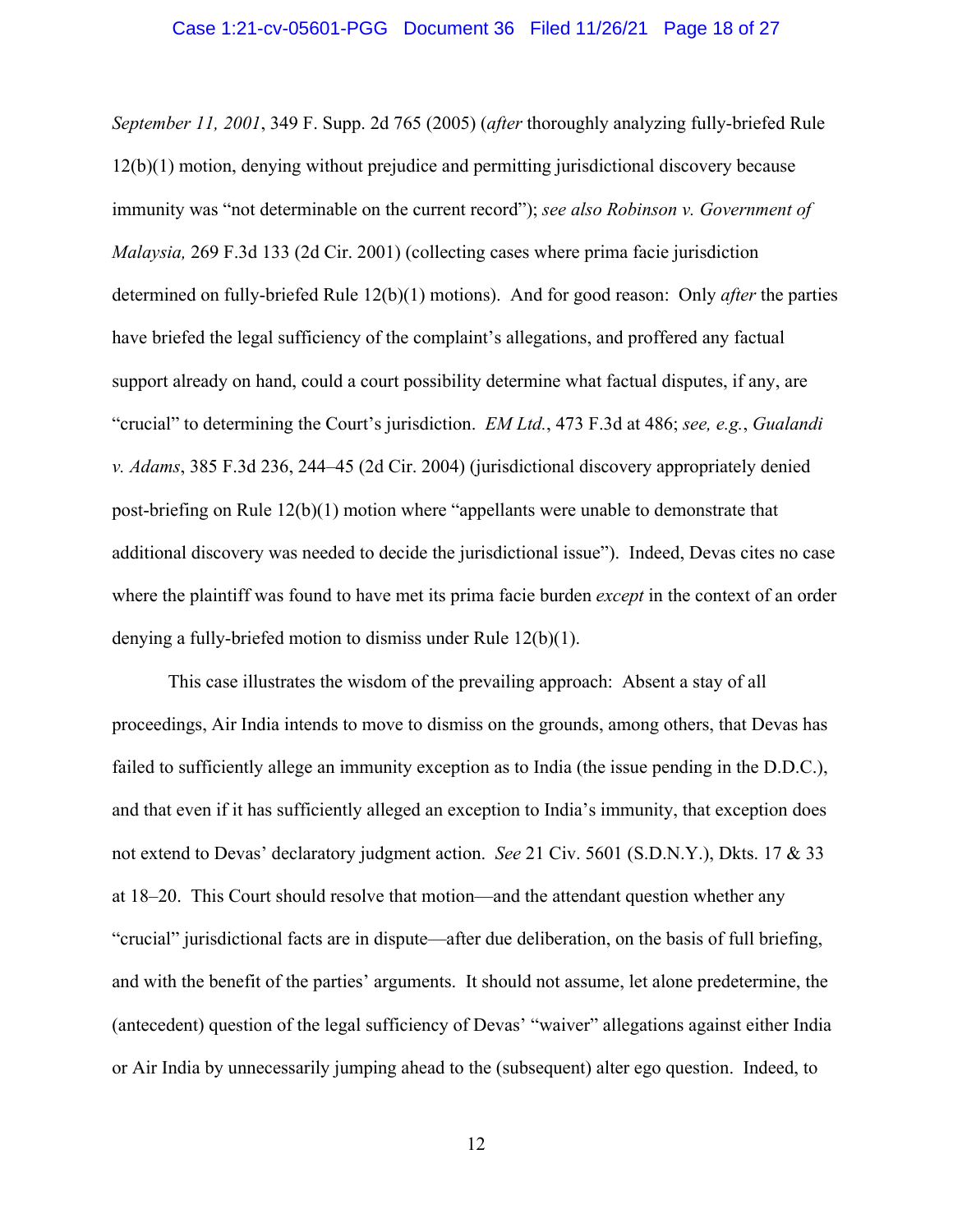#### Case 1:21-cv-05601-PGG Document 36 Filed 11/26/21 Page 19 of 27

do so—particularly in the context of a rushed motion to expedite discovery—would be contrary to the Second Circuit's clear instruction to minimize the burdens of discovery on sovereigns and permit discovery "*only*" as to "*crucial*" issues of jurisdiction. *EM Ltd*., 473 F. 3d at 486.

## **3. Regardless, the Court should address Air India's threshold defenses before permitting any discovery into its alleged "alter ego" status**

Regardless, the Court need not rule on the prima facie sufficiency of Devas' jurisdictional allegations to deny jurisdictional discovery now, because even if Devas had alleged a prima facie case, the Court can—and under controlling cases, should—decide Air India's previewed motion to dismiss before permitting any "jurisdictional" discovery to proceed.

A prima facie showing is necessary to get jurisdictional discovery, but it does not create an entitlement to it. *See Funk*, 861 F.3d at 366 ("A district court is 'typically *within its discretion*' to order jurisdictional discovery where a plaintiff has 'made out a prima facie case for jurisdiction.'"). Here, the Court should decline to order immediate discovery in its discretion because, as further detailed in Air India's motion to stay discovery, Air India intends to move to dismiss on several grounds, none of which turns on whether or not Air India is an alter ego. Dkt. 33 at 18–20. This Court should decide these defenses before it permits any "jurisdictional" discovery into Air India's alter ego status.

"If one (or more) of the other jurisdictional defenses hold out the promise of being cheaply decisive, and the defendant wants it decided first, it may well be best to grapple with it (or them) first," because "[i]t would be bizarre if an assertion of immunity worked to increase litigation costs via jurisdictional discovery, to the neglect of swifter routes to dismissal." *In re Papandreou*, 139 F.3d 247, 254 (D.C. Cir. 1998), *superseded by statute on other grounds*. Thus, the D.C. Circuit—which oversees the court where venue for sovereign claims is presumptively appropriate, 28 U.S.C. § 1391(f)(4)—holds that "jurisdictional discovery . . . should not be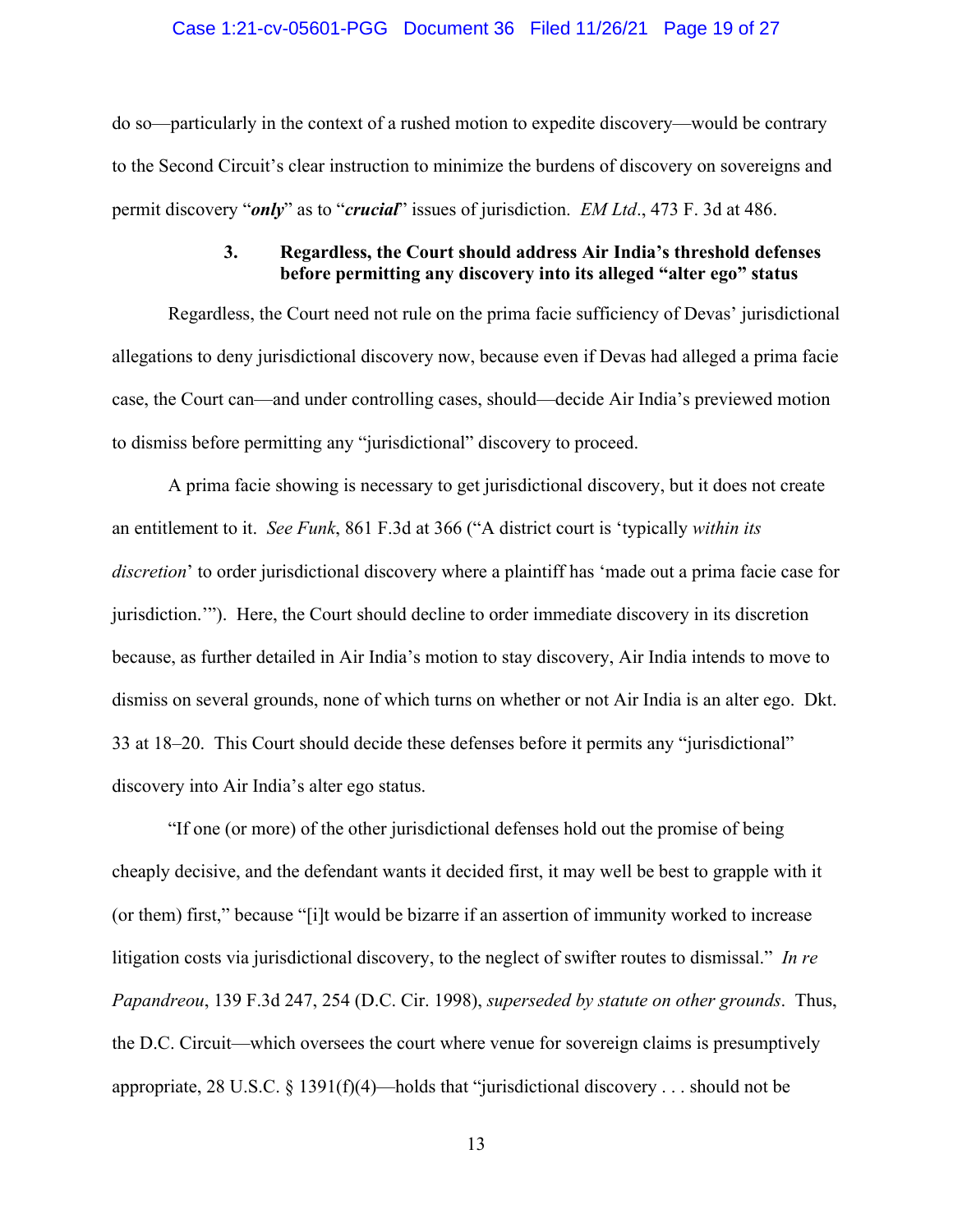#### Case 1:21-cv-05601-PGG Document 36 Filed 11/26/21 Page 20 of 27

authorized *at all* if the defendant raises either a different jurisdictional or an 'other non-merits ground,'" "the resolution of which would impose a lesser burden upon the defendant." *Phoenix Consulting Inc. v. Republic of Angola*, 216 F.3d 36, 40 (D.C. Cir. 2000). Thus, "where a colorable claim of immunity is made, a trial court should—at least if the defendant so argues normally consider other potentially dispositive jurisdictional defenses *before* allowing FSIA discovery, with an eye towards minimizing the total costs imposed on the defendant." *In re Papandreou*, 139 F.3d at 254; *see also* Dkt. 33 at 20.

Here, because decision on Air India's other defenses has the potential to obviate all jurisdictional discovery, the Court should deny discovery until the motion is decided. If the motion is denied, the Court will then be in a position to determine whether any facts "crucial" to jurisdiction are disputed, *EM Ltd*., 473 F. 3d at 486, and if so, what appropriately-targeted jurisdictional discovery may be warranted. *See, e.g.*, *Filus v. Lot Polish Airlines*, 907 F.2d 1328, 1333 (2d Cir. 1990) (plaintiff would only be entitled to jurisdictional discovery on remand if the district court resolved antecedent legal issues adversely to the sovereign); *Funk*, 861 F.3d at 367 (citing with approval district court's refusal to permit jurisdictional discovery on "commercial activity" exception until another threshold immunity issues had been resolved).

#### **II. IF THE COURT ORDERS DISCOVERY, IT SHOULD NOT BE EXPEDITED**

To the extent the Court allows any discovery to proceed at this time, it should deny expedition. "Courts in this circuit apply a 'flexible standard of reasonableness and good cause' in evaluating motions for expedited discovery." *3M Co.*, 2016 WL 8813992, at \*1. This approach may be informed (but is not controlled) by the four-factor test established in *Notaro v. Koch*, which considers whether the movant has shown: "(1) irreparable injury, (2) some probability of success on the merits, (3) some connection between the expedited discovery and the avoidance of the irreparable injury, and (4) some evidence that the injury that will result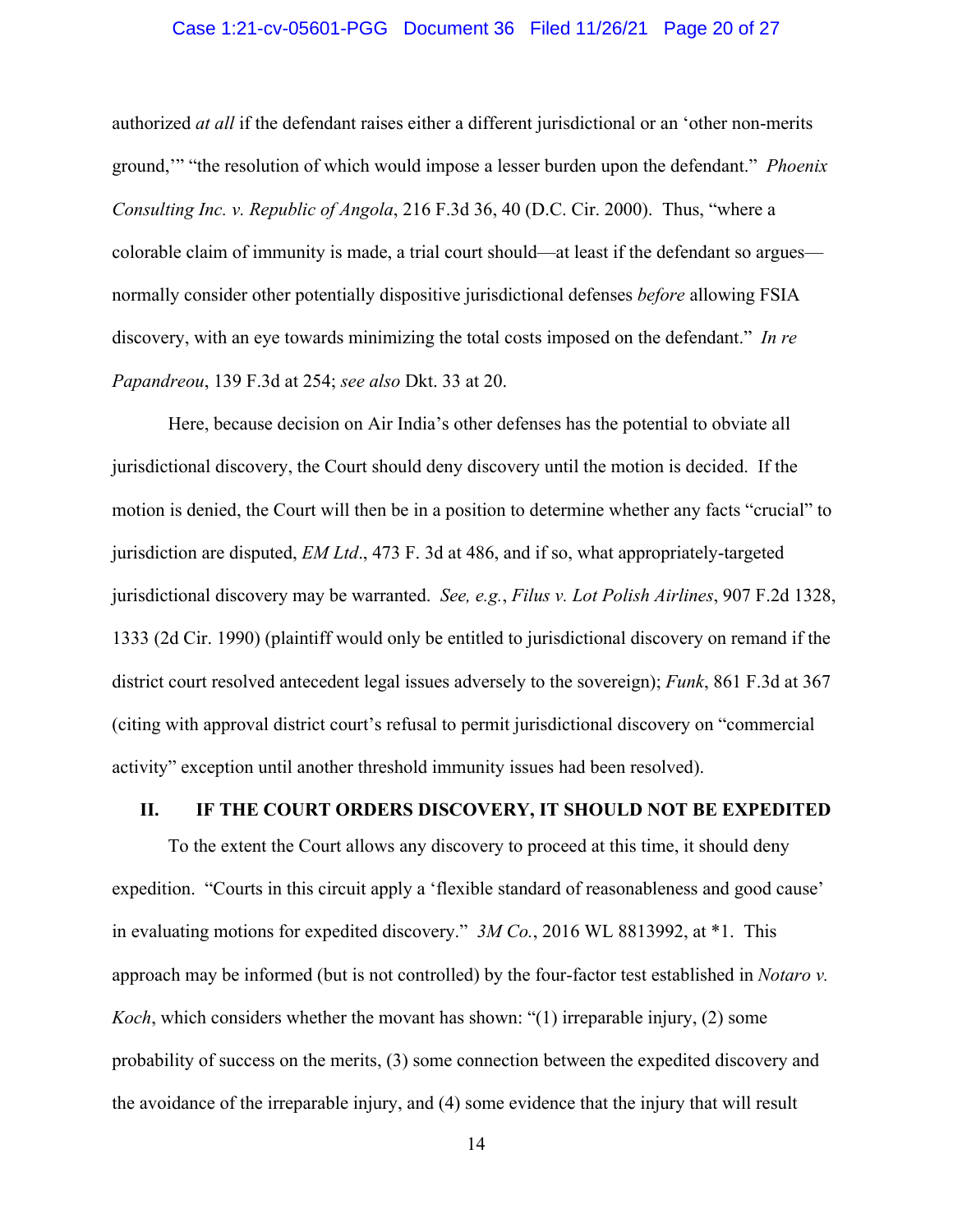#### Case 1:21-cv-05601-PGG Document 36 Filed 11/26/21 Page 21 of 27

without expedited discovery looms greater than the injury that the defendant will suffer if the expedited relief is granted." 95 F.R.D. 403, 405 (S.D.N.Y. 1982).

#### **A. Expedition would trample Air India's protections as a sovereign**

This Court has recognized that discovery against foreign sovereigns presents unique barriers to proceeding on an expedited timeline, and those same barriers are present here. In *3M Co. v. HSBC Bank USA, N.A.*, this Court rejected a request for a two-week discovery schedule against Ziraat Bank, a Turkish instrumentality, because "service of [those] requests . . . present[ed] issues under the Foreign Sovereign Immunities Act." 2016 WL 8813992, at \*1. Because Ziraat Bank had raised colorable claims of FSIA immunity, "resolution of the FSIA's applicability to [the] proposed discovery w[ould] be required before the discovery could be authorized," and such briefing would "significantly delay the resolution of [plaintiff's underlying] motion." *Id.* Thus, the court concluded that a two-week discovery schedule was unreasonable when "[b]riefing and resolution of the underlying legal issues alone would likely consume a number of months, not including any appeal." *Id.* at \*2.

Here, the Court should not order any jurisdictional discovery—expedited or otherwise until it has had an appropriate opportunity to assess whether any jurisdictional facts need to be resolved. *Supra* Point I.B. As in *3M*, resolving Air India's challenges to the sufficiency of Devas' jurisdictional allegations (which would also require resolving India's challenges, unless the Court allows Judge Lamberth to rule first), will "likely consume a number of months." 2016 WL 8813992, at  $*2$ . Devas' proposed four-week schedule for expedited discovery is simply not feasible given the threshold issues that still must be determined.

Devas cites *Bolivarian Republic of Venezuela v. Helmerich & Payne Int'l Drilling Co.* for the uncontroversial proposition that a court should resolve FSIA immunity issues "as near to the outset of the case as is reasonably possible," 137 S. Ct. 1312, 1316–17 (2017), but that case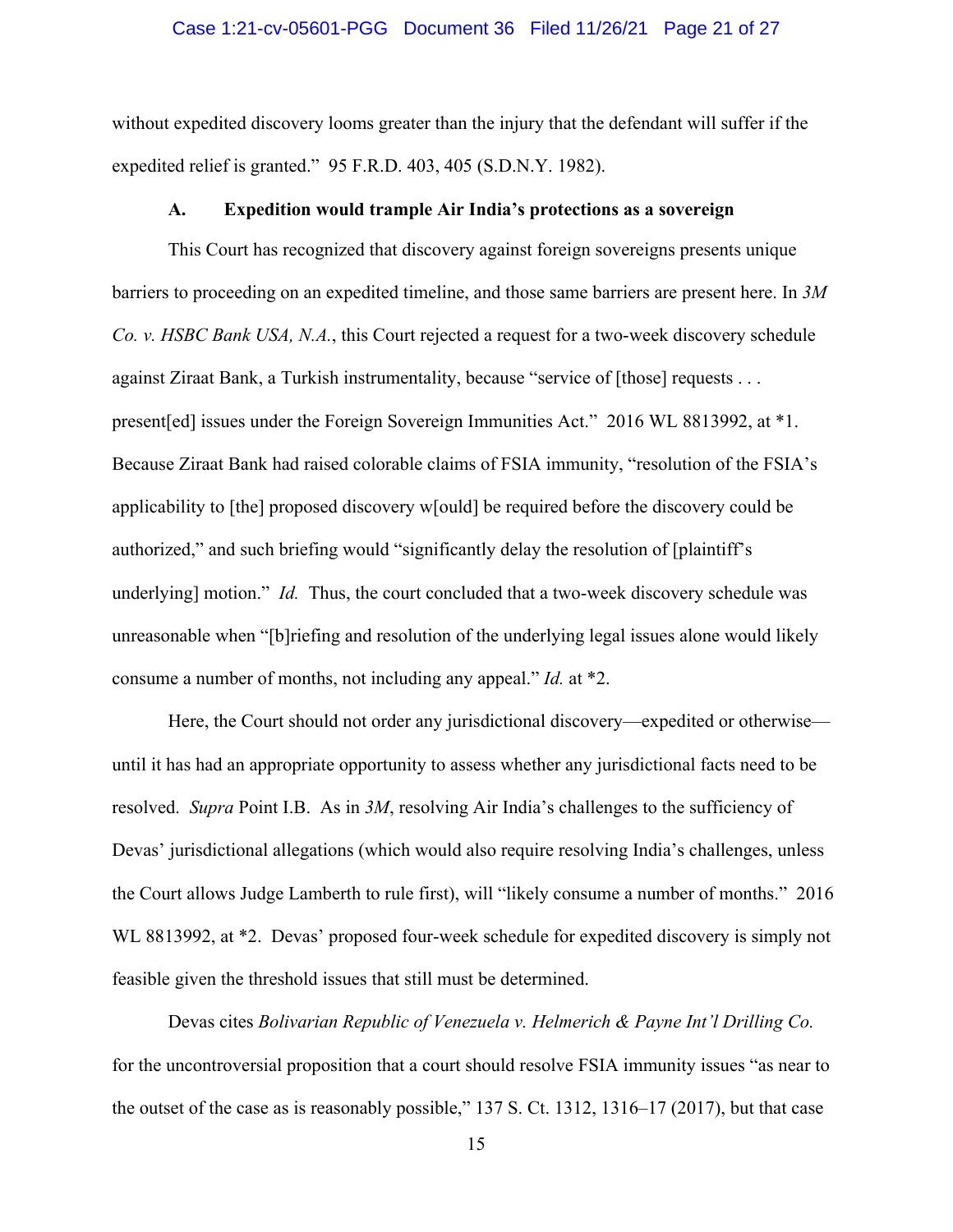#### Case 1:21-cv-05601-PGG Document 36 Filed 11/26/21 Page 22 of 27

cuts the opposite way here. The Supreme Court gave its admonition in the context of approving of an FSIA dismissal **without** jurisdictional discovery where the parties had stipulated to the relevant facts, and the question before it was thus "purely a legal one [that] can be resolved at the outset of the case." *Id.* at 1324. Here, by contrast, Devas asks this Court to order jurisdictional discovery despite the existence of Air India's still-unresolved "purely legal" challenges that could promptly dispose of the case. *Id.* at 1316, 1324 (discovery may be appropriate "where jurisdictional questions turn upon further factual development," and "[i]f a decision about the matter requires resolution of factual disputes"). Following the Supreme Court's direction here thus requires that the Court address the potentially dispositive legal challenges before embarking on potentially unnecessary "jurisdictional" discovery, rather than the other way around.

With one exception, none of the expedited discovery cases Devas cites involved a foreign sovereign. The exception, meanwhile—*Cassirer v. Kingdom of Spain*, 2006 WL 8423211, at \*1 (C.D. Cal. Apr. 27, 2006)—proves the rule. There, the defendant moved to dismiss on immunity grounds and the plaintiff opposed (neither of which has happened yet here). *Id.* In its opposition, the plaintiff—who sought to recover a family painting from a Spanish national museum—relied on the "expropriation" exception to sovereign immunity and requested "immediate discovery to determine whether the 'commercial activity' element of the exception is satisfied." *Id.* The court initially *denied* that request, however, instead ordering further briefing on a legal question concerning the interpretation of the phrase "in violation of international law" as used in the statutory exception. As the court explained, it "made the request [for additional briefing] because, if the 'violation of international law' language required the museum to have obtained the painting illegally under international law, then the discovery request would be mooted." *Id*. Only *after* receiving the additional briefing and determining that resolution of the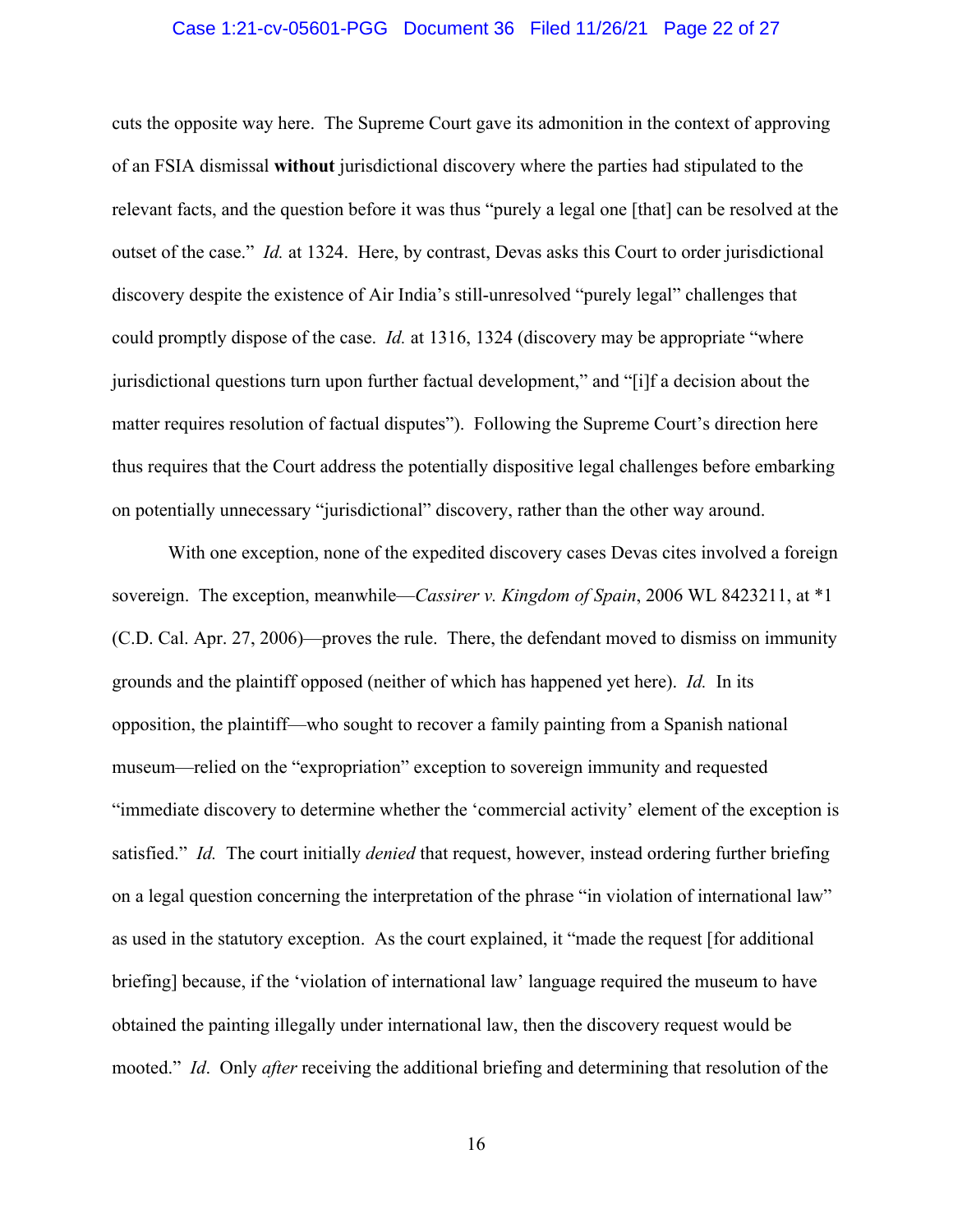#### Case 1:21-cv-05601-PGG Document 36 Filed 11/26/21 Page 23 of 27

disputed factual question was *necessary* to resolve jurisdiction did the court order a 60-day period of "expedited" discovery directed to a narrow issue.

This Court should follow the same approach and decide the legal issues first.

#### **B. Devas identifies no urgency warranting expedition**

Devas nevertheless asks the Court to go off script, ignore the FSIA and Second Circuit law, and treat Air India like it would any other (non-sovereign) defendant. But it provides the Court no reason it should do those things (even assuming it could). Instead, it points to the impending sale of Air India to a private party. But again, that sale creates no urgency at all, let alone urgency that would justify wasteful duplicative proceedings here, ignoring the ordinary sequence of defenses in FSIA cases, and imposing the rigors of expedited discovery on a sovereign that remains presumptively immune from the burdens of suit. *Klipsch Grp., Inc. v. Big Box Store Ltd.*, 2012 WL 4901407, at \*4 (S.D.N.Y. Oct. 11, 2012) (no expedited discovery where "little evidence" existed "that any additional injury to Plaintiff w[ould] result . . . absent expedited discovery"), *supplemented*, 2012 WL 5265727 (S.D.N.Y. Oct. 24, 2012).

Devas' sole claim of urgency—the rank speculation that evidence relevant to jurisdiction will somehow be lost when the sale closes—has no support in the record. Expedited discovery to preserve evidence is permitted only when a substantial, non-speculative showing has been made that the discovery is likely to disappear. *See, e.g.*, *Simon v. Republic of Hungary*, 37 F. Supp. 3d 381, 395 (D.D.C. 2014) (noting the court had allowed expedited deposition of important witness in his late 90's because he "[could not] be long for this earth"), *aff'd in part, rev'd in part on other grounds*, 812 F.3d 127 (D.C. Cir. 2016); *Stern v. Cosby*, 246 F.R.D. 453, 457–58 (S.D.N.Y. 2007) (allowing expedited discovery in light of apparent criminal witness tampering and bribery after commencement of action). By contrast, such discovery is appropriately denied where the alleged loss of evidence is speculative. *Best v. AT & T, Inc.*,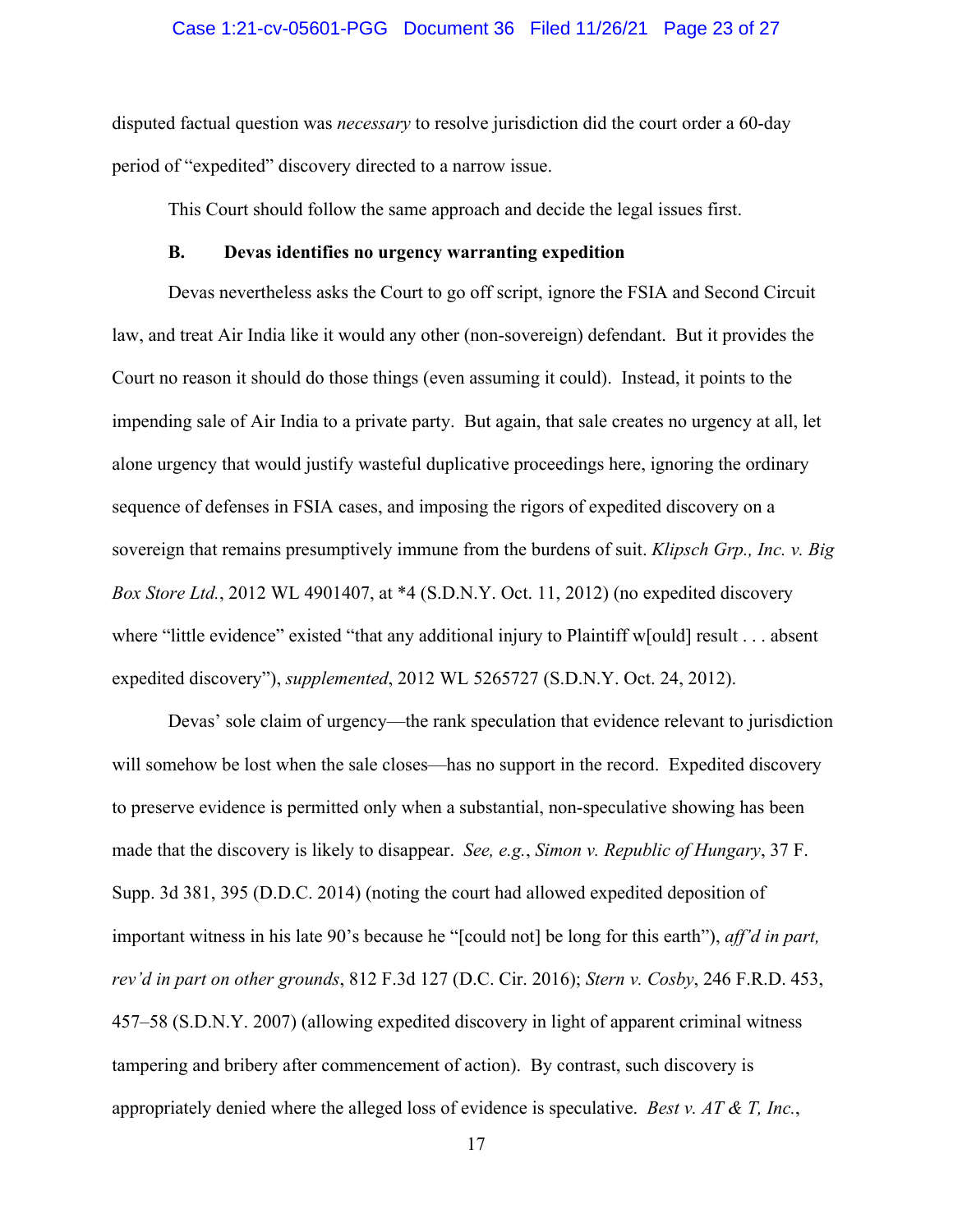#### Case 1:21-cv-05601-PGG Document 36 Filed 11/26/21 Page 24 of 27

2014 WL 1923149, at \*2 (S.D. Ohio May 14, 2014) (as here, "[t]here [wa]s no evidence to support plaintiff's speculative assertion that the defendants will destroy the requested discovery"); *Complaint of Akropan Shipping Corp. v. Nat'l Enter. Sonatrach*, 1990 WL 16097, at \*2–3 (S.D.N.Y. Feb. 14, 1990) (no jurisdictional discovery on speculative theory that witness in dangerous profession was "liable to die suddenly").

Here, Devas offers nothing but baseless speculation that evidence may be lost. As noted, Air India's records are subject to a litigation hold and its employees cannot be terminated (without cause) for at least a year after the sale closes. *Supra* 2. This case is therefore nothing like those Devas cites, where the defendants had not even been identified, let alone appeared to defend the action. In those cases, the plaintiffs were necessarily unable to complete a Rule 26(f) conference with their (non-appearing) adversary, and thus could not get any discovery *except* by way of motion for "expedition" under Rule 26(d).<sup>6</sup> By contrast, Air India has appeared, and stands prepared to defend itself. And while document preservation concerns may be reasonable where a non-appearing defendant (or unserved third party) has in place routine document destruction policies, that concern is obviated by Air India's litigation hold here. *See Synopsys, Inc. v. AzurEngine Techs., Inc.*, 401 F. Supp. 3d 1068, 1076 (S.D. Cal. 2019) (denying expedited discovery in part because litigation hold obviated any risk of spoliation).

Finally, Devas' claim of urgency is "clearly belied by [its] own dilatory behavior." *Gidatex, S.r.L. v. Campaniello Imports, Ltd*., 13 F. Supp. 2d 417 (S.D.N.Y. 1998) (denying expedited discovery). Devas, like the rest of the informed public, has known that India has been

<sup>6</sup> *See Digital Sin, Inc. v. Does 1-27*, 2012 WL 2036035, at \*4 (S.D.N.Y. June 6, 2012) (noting inability to identify defendants without pre-Rule 26(f) discovery); *Digital Sin, Inc. v. Does 1-176*, 279 F.R.D. 239, 242 (S.D.N.Y. 2012) (same); *Next Phase Distribution, Inc. v. John Does 1-27*, 284 F.R.D. 165, 171–72 (S.D.N.Y. 2012) (same); *see also Ayyash v. Bank Al-Madina*, 233 F.R.D. 325, 326–27 (S.D.N.Y. 2005) (noting it was "futile to anticipate a prompt Rule 26(f) conference").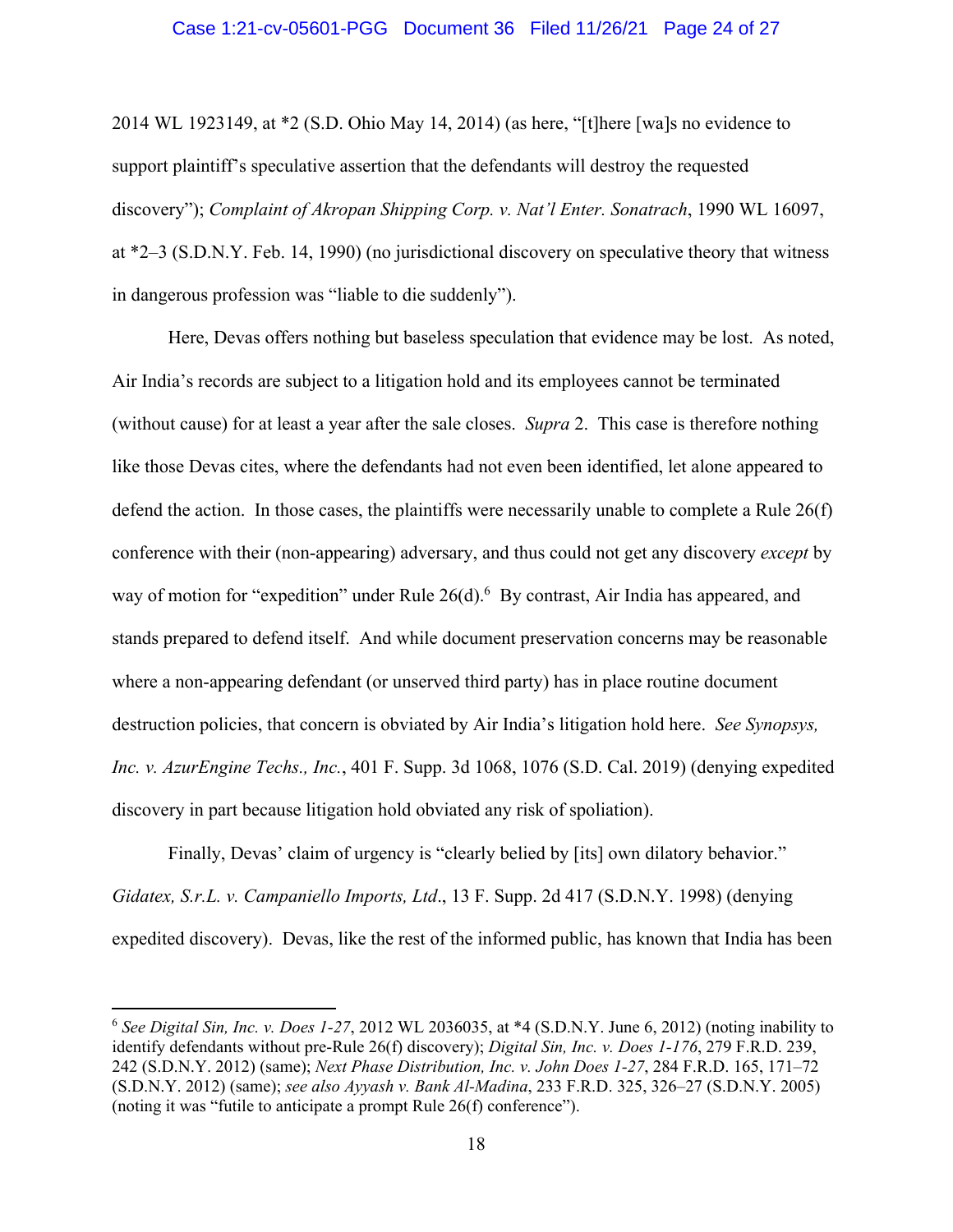#### Case 1:21-cv-05601-PGG Document 36 Filed 11/26/21 Page 25 of 27

trying to divest Air India since 2018. *Supra* 1. If Devas thought the sale would affect its access to discovery relevant to its claims against Air India, it could have sought that discovery from Air India any time after it filed this action in June of this year. (Indeed, on Devas' theory, it also could have sought the evidence from India in the D.D.C., where its action has been pending since January.) *See Pearson Educ., Inc. v. Doe*, 2012 WL 4832816, at \*4–5 (S.D.N.Y. Oct. 1, 2012) (denying expedition where movant had not exhausted less burdensome means).

But Devas never did any of that. Rather, Devas was only spurred into action *after* its competing award-creditor, Deutsche Telekom, came forward in this Court with its doomed request for pre-judgment attachment and expedited discovery in aid of that unavailable remedy. Thus, Devas' only "urgency" here was to race Deutsche Telekom to the trough. *See Major, Lindsey & Africa, LLC v. Mahn*, 2010 WL 3959609, at \*7 (S.D.N.Y. Sept. 7, 2010) (denying expedited discovery where delay belied claim of urgency); *Park West Radiology v. Carecore Nat. LLC*, 240 F.R.D. 109, 112 (S.D.N.Y. 2007) (same). Air India should not be made to suffer an absurd discovery schedule in response to Devas' made-up claims of urgency.

#### **C. Expedition would substantially prejudice Air India**

The Court should also deny expedition because it would unduly prejudice Air India. As in 3*M*, "determining the availability of" documents relating to "transactions that took place in [India] between [Indian] entities" would be time consuming and burdensome. 2016 WL 8813992, at \*2. Thus, courts often acknowledge that discovery against a foreign instrumentality concerning actions abroad creates practical burdens that impede the fact-gathering process. For example, the Fifth Circuit reversed as an abuse of discretion the grant of jurisdictional discovery as to a foreign instrumentality where the alter ego question "[could not] be proved without massive, intrusive discovery in Mexico on highly sensitive domestic issues." *Arriba*, 962 F.2d at 534, 536–37; *see also In re Arb. between Monegasque De Reassurances S.A.M. v. Nak Naftogaz*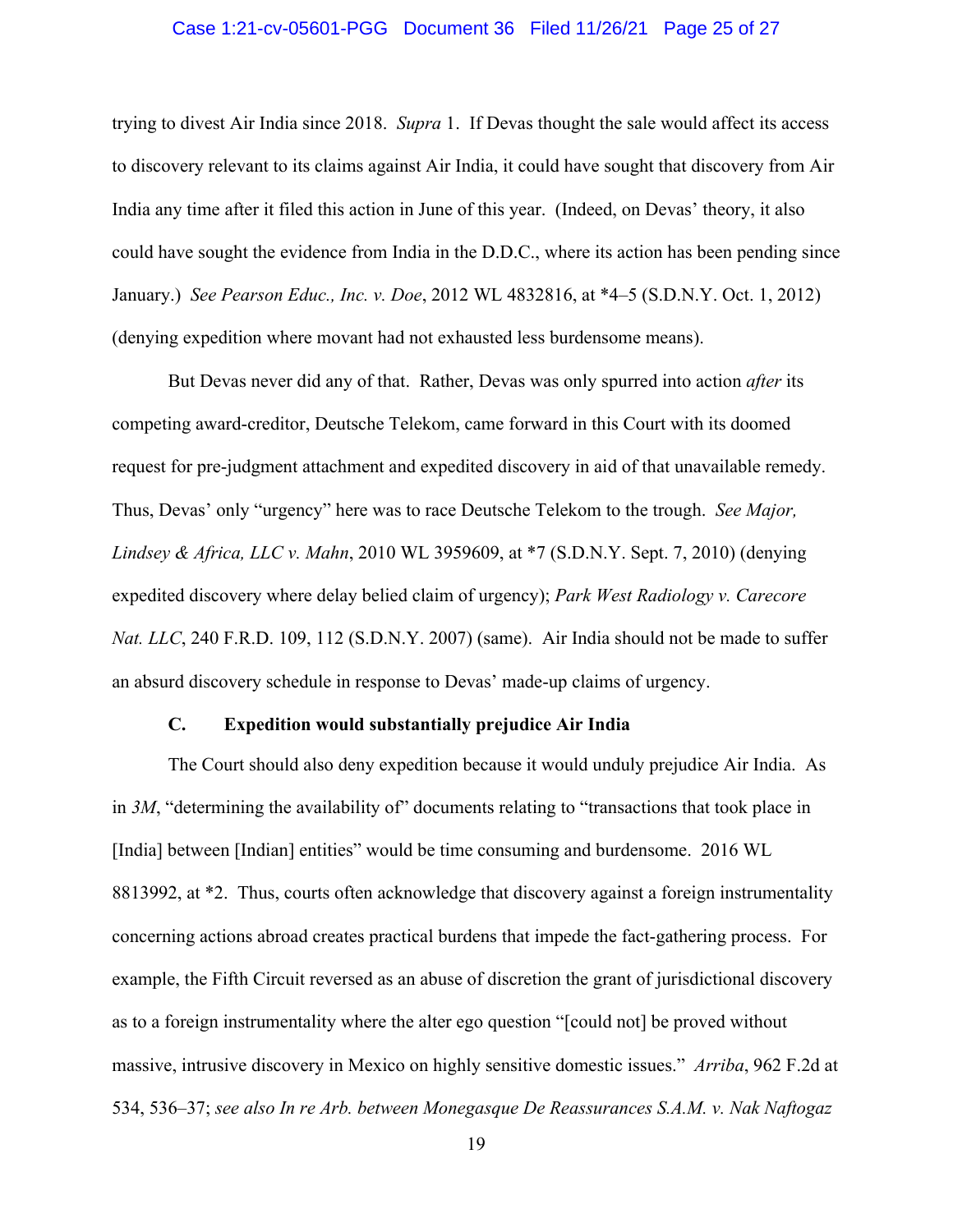#### Case 1:21-cv-05601-PGG Document 36 Filed 11/26/21 Page 26 of 27

*of Ukraine*, 311 F.3d 488, 500 (2d Cir. 2002) (affirming dismissal for *forum non-conveniens* where alter ego issue required "extensive discovery" outside the U.S., including witnesses "beyond the subpoena power" and "pertinent documents" in foreign language).

Here, Air India would face the same challenges. Devas' requests regarding Air India's relationship to India relate to actions "that took place in [India] between [Indian] entities." *3M*, 2016 WL 8813992, at \*2. Responsive documents reside in India on Indian servers. Gathering such documents would require extensive communication with Air India officials, who are native speakers of languages other than English, located thousands of miles away in a time zone 10.5 hours ahead of New York. *See Monegasque De Reassurances S.A.M.*, 311 F.3d at 500 (noting difficulties of obtaining discovery from foreign sovereign). Given these inefficiencies, "it is highly unlikely that [Devas] will be able to complete the contemplated discovery on the 'expedited' schedule that it suggests." *3M*, 2016 WL 8813992, at \*2.

Devas claims that Air India "would suffer little hardship" from expedition because the information sought "would later be produced in the normal course of discovery." Br. 19 (citing *Semitool, Inc. v. Tokyo Electron America, Inc.*, 208 F.R.D. 273, 276–77 (N.D. Ca. 2002)). But that just begs the question. If India is entitled to immunity as a matter of law, then Air India necessarily is too, and there will have been no need for any discovery at all. On the other hand, if the Court allows immediate, expedited discovery now, then Air India will be exposed to the burdens of "jurisdictional" discovery for no reason other than that Devas requested, and this Court granted, expedited discovery in advance of Air India's motion to dismiss. The Court cannot simply assume that Devas will make out a prima facie case for jurisdiction, or that factual development will become necessary to resolve Air India's immunity defenses.

#### **CONCLUSION**

For these reasons, the court should deny Devas' motion for expedited discovery.